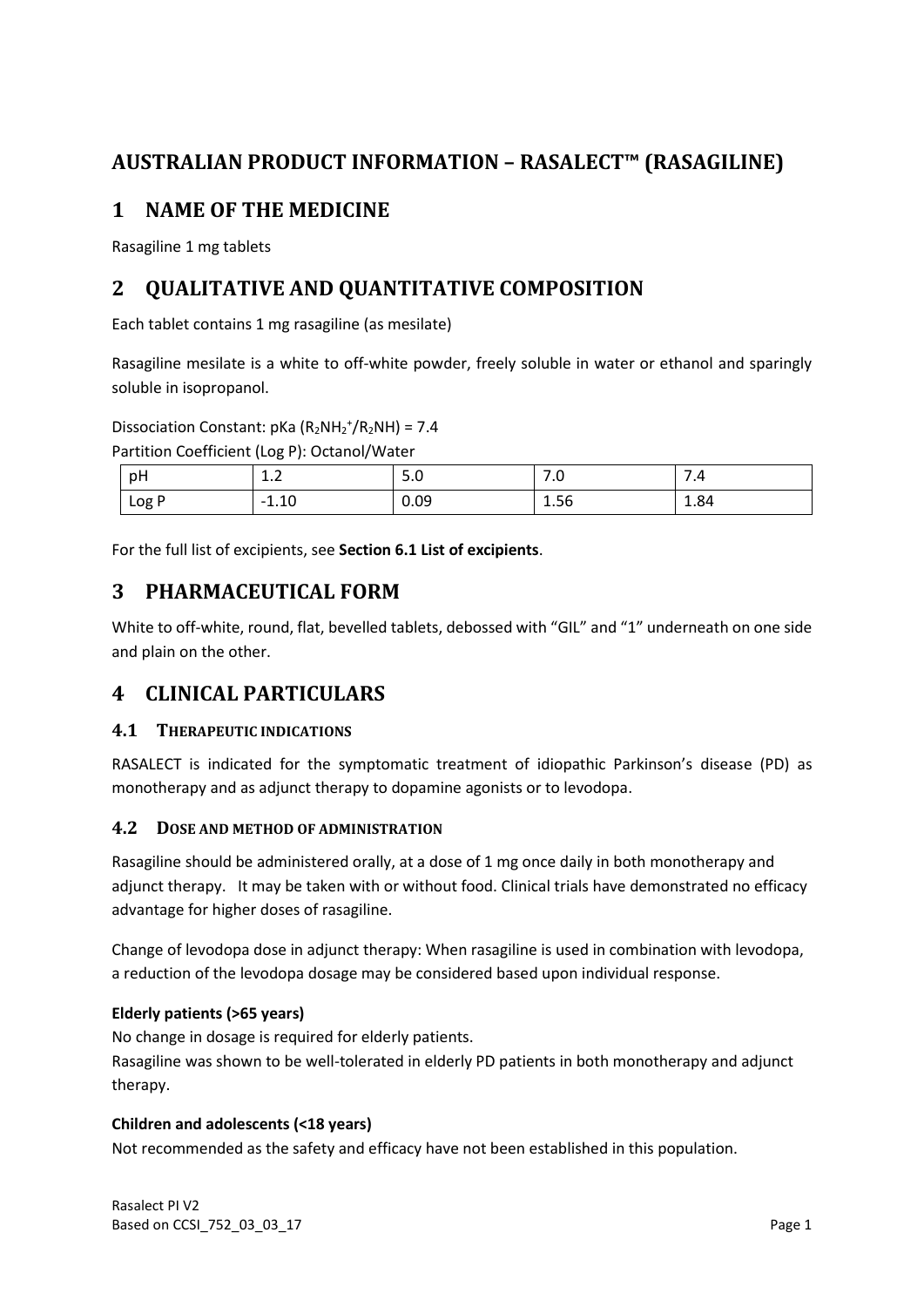#### **Patients with hepatic impairment**

Rasagiline should not be used in patients with hepatic insufficiency (**see Section 4.3**).

### **Patients with renal impairment**

No change in dosage is required for moderate renal impairment.

## **4.3 CONTRAINDICATIONS**

Rasagiline is contraindicated for use in patients who have demonstrated hypersensitivity to rasagiline or tablet excipients.

Concomitant treatment with monoamine oxidase inhibitors (MAOIs) should be avoided (**see Section 4.5**). At least 14 days should elapse between discontinuation of rasagiline and initiation of treatment with MAO inhibitors.

Concomitant treatment with pethidine should be avoided (**see Section 5.4**). At least 14 days should elapse between discontinuation of rasagiline and initiation of treatment with pethidine.

Concomitant treatment with tramadol, tapentadol, methadone, dextropropoxyphene, dextromethorphan and St John's wort should be avoided.

Concomitant administration of rasagiline with ciprofloxacin and other potent CYP1A2 inhibitors should be avoided (**see Section 4.5**).

Hepatic impairment (**see Sections 4.2 and 5.2**).

## **4.4 SPECIAL WARNINGS AND PRECAUTIONS FOR USE**

#### **Serotonin Syndrome**

Severe CNS toxicity associated with hyperpyrexia has been reported with the combined treatment of an antidepressant e.g. selective serotonin reuptake inhibitors (SSRIs), serotonin-noradrenaline reuptake inhibitors (SNRIs), tricyclic antidepressants, tetracyclic antidepressants, and a non-selective MAOI (e.g. phenelzine, tranylcypromine) or selective MAO-B inhibitors, such as selegiline and rasagiline. These adverse reactions are often described as 'serotonin syndrome' which can result in death. In the postmarketing period, non-fatal cases of serotonin syndrome have been reported in patients treated with antidepressants concomitantly with rasagiline.

The symptoms of serotonin syndrome have included behavioural and cognitive/mental status changes (e.g. confusion, hypomania, hallucinations, agitation, delirium, headache and coma), autonomic effects (e.g. syncope, shivering, sweating, high fever/hyperthermia, hypertension, tachycardia, nausea, diarrhoea), and somatic effects (e.g. muscular rigidity, myoclonus, muscle twitching, hyperreflexia manifested by clonus and tremor).

## **Risk for Hypertensive Crisis and Nonselective Monoamine Oxidase Inhibition above the recommended dose**

RASALECT is a selective inhibitor of monoamine oxidase (MAO)-B at the recommended doses of 1mg daily. RASALECT should not be used at daily doses exceeding 1mg/day because of the risks of hypertensive crisis and other adverse reactions associated with nonselective inhibition of MAO.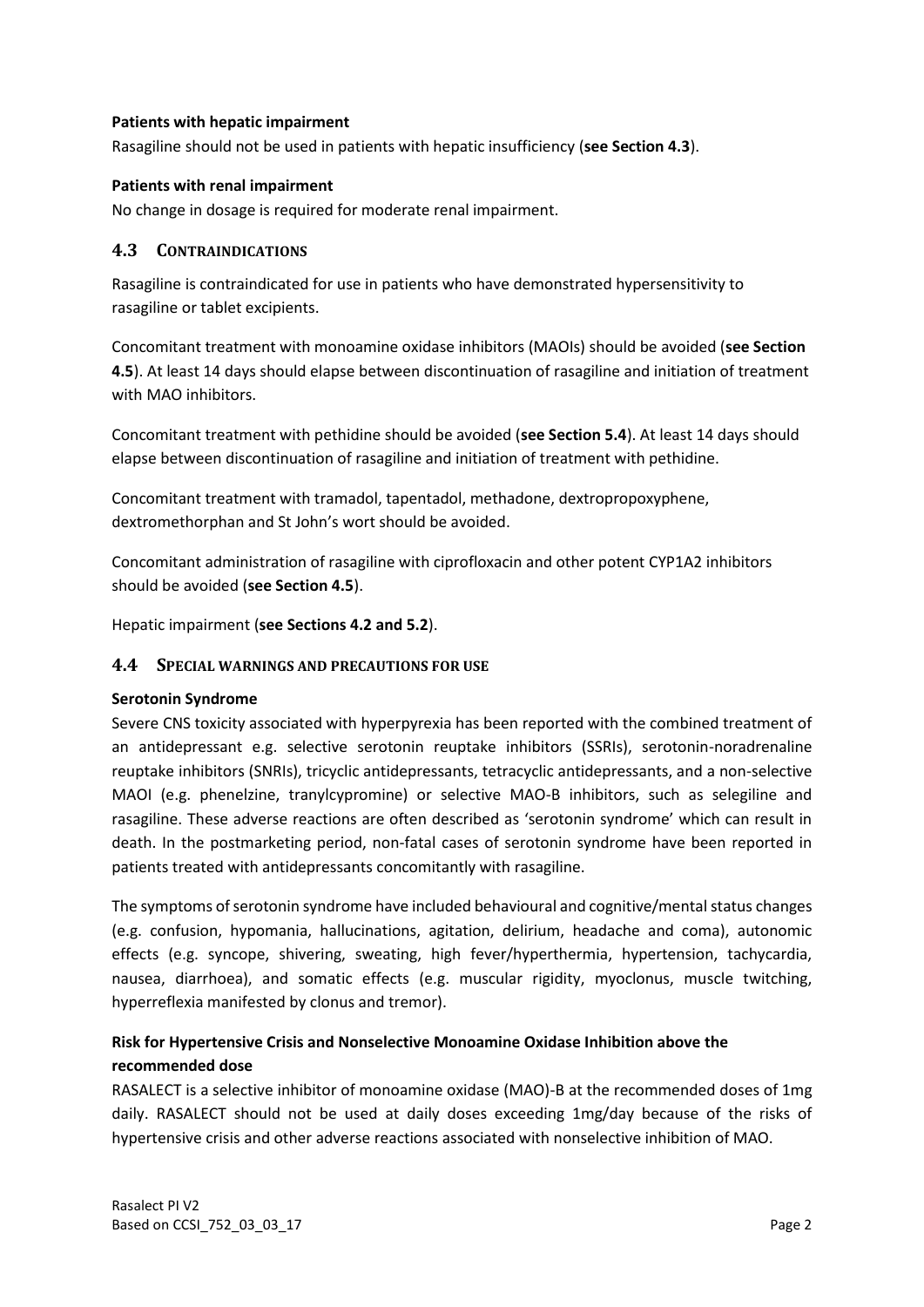Dietary tyramine restriction is not ordinarily required with ingestion of most foods and beverages that may contain tyramine, during treatment with recommended doses of RASALECT. However, certain foods (e.g., aged cheeses) may contain very high amounts of tyramine and could potentially cause a hypertensive "cheese" reaction in patients taking RASALECT even at the recommended doses due to mild increased sensitivity to tyramine. Patients should be advised to avoid foods (e.g., aged cheese) containing a very large amount of tyramine while taking recommended doses of RASALECT because of the potential for large increases in blood pressure.

Selectivity for inhibiting MAO-B diminishes in a dose-related manner as the dose is progressively increased above the recommended daily doses.

There were no cases of hypertensive crisis in the clinical development program associated with 1 mg daily rasagiline treatment, in which most patients did not follow dietary tyramine restriction. In addition, the results of five tyramine challenge studies in volunteers and PD patients exposed to high to very high doses of dietary tyramine, indicate that rasagiline can ordinarily be used safely without dietary tyramine restrictions.

Very rare cases of hypertensive crisis have been reported in the post-marketing period in patients after ingesting unknown amounts of tyramine-rich foods while taking recommended doses of rasagiline.

### **Excessive daytime sleepiness (EDS) and sudden sleep onset (SOS) episodes**

Rasagiline may cause daytime drowsiness, somnolence, and occasionally (especially if used with other dopaminergic medications), falling asleep during activities of daily living. Patients must be informed of this and advised to exercise caution while driving or operating machines during treatment with rasagiline. Patients who have experienced somnolence and/or an episode of sudden sleep onset must refrain from driving or operating machines (**see section 4.7**).

## **Dyskinesia Due to Levodopa Treatment**

When used as an adjunct to levodopa, rasagiline may potentiate dopaminergic side effects and may therefore exacerbate pre-existing dyskinesia (dyskinesia occurred in 10.3% of 380 patients treated with 1 mg rasagiline and 6.4% of 388 patients treated with placebo). Decreasing the dose of levodopa may ameliorate this side effect.

#### **Postural Hypotension**

Dopaminergic therapy in Parkinson's disease patients has been associated with postural hypotension. When used as monotherapy, postural hypotension was reported as an adverse event in 2.7 % of 149 patients treated with 1 mg rasagiline and 4.6 % of 151 patients treated with placebo. In the monotherapy trial, postural hypotension did not lead to drug discontinuation and premature withdrawal from clinical trials in the rasagiline treated patients or the placebo treated patients. When used as an adjunct to levodopa, postural hypotension was reported as an adverse event in 4.7% of 380 patients treated with 1 mg rasagiline and 1.3% of 388 patients treated with placebo. Postural hypotension led to drug discontinuation and premature withdrawal from clinical trials in 2 (0.5 %) of the rasagiline treated patients, and none of the placebo treated patients.

When used as an adjunct therapy to dopamine agonists, orthostatic hypotension was reported in 3.1% of patients treated with 1 mg rasagiline and in 0.6% of patients treated with placebo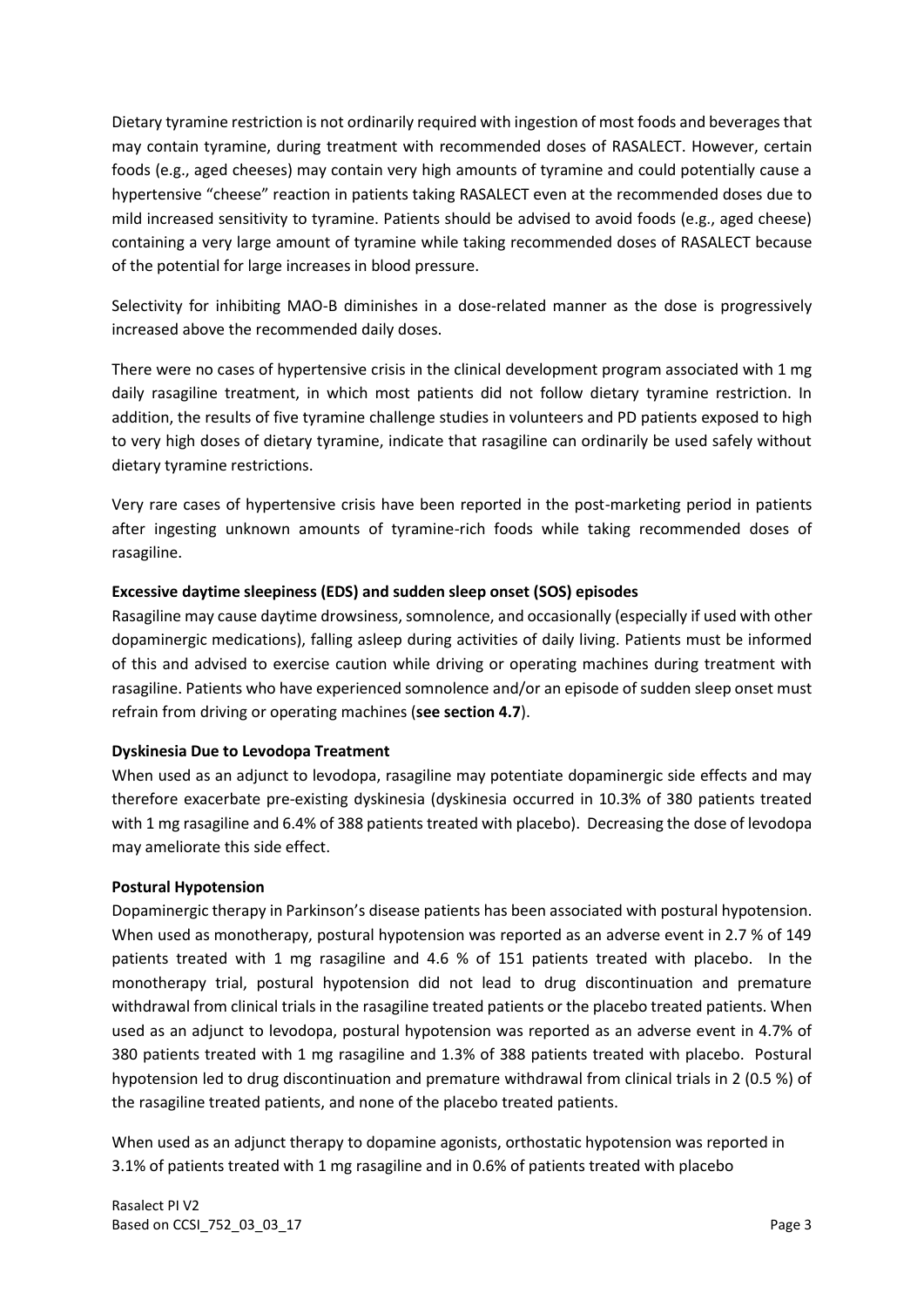Clinical trial data suggest that postural hypotension occurs most frequently in the first two months of rasagiline treatment and tends to decrease over time.

There have been reports of hypotensive effects when rasagiline is taken concomitantly with levodopa. Patients with Parkinson's disease are particularly vulnerable to the adverse effects of hypotension due to existing gait issues.

### **Hallucinations**

Dopaminergic therapy in Parkinson's disease patients has been associated with hallucinations. When used as monotherapy, hallucinations were reported as an adverse event in 1.3 % of 149 patients treated with 1 mg rasagiline and in 0.7 % of 151 patients treated with placebo. In the monotherapy trial, hallucinations led to drug discontinuation and premature withdrawal from clinical trials in 2 (1.3 %) of the 1 mg rasagiline treated patients and in none of the placebo treated patients. When used as an adjunct to levodopa, hallucinations were reported as an adverse event in 2.9% of 380 patients treated 1 mg/day rasagiline and 2.1% of 388 patients treated with placebo. Hallucinations led to drug discontinuation and premature withdrawal from clinical trials in 2 (0.5 %) patients treated with rasagiline 1 mg/day and in 1 (0.3 %) of the placebo treated patients.

When used as an adjunct to dopamine agonists, hallucinations were reported as an adverse reaction in 1.2% of patients treated with 1 mg/day rasagiline and 1.8% of patients treated with placebo. Hallucinations led to drug discontinuation and premature withdrawal from the clinical trial in 0.6% of patients treated with 1 mg/day rasagiline and in none of the placebo-treated patients.

#### **Impulse control disorders**

Impulse control disorders (ICDs) can occur in patients treated with dopamine agonists and/or dopaminergic treatments. Similar reports of ICDs have also been received post-marketing with rasagiline. Patients should be regularly monitored for the development of impulse control disorders. Patients and carers should be made aware of the behavioural symptoms of impulse control disorders that were observed in patients treated with rasagiline, including cases of compulsions, obsessive thoughts, pathological gambling, increased libido, hypersexuality, impulsive behaviour and compulsive spending or buying.

#### **Melanoma**

During the entire development program, the rate of melanoma in rasagiline treated patients was 7.2 cases/1000 person years (17 melanomas in 2363 person years). After the sixth case of melanoma was detected in the rasagiline development program, subjects in ongoing studies were screened for melanoma through a skin examination every three months, which is likely to have increased the number of melanomas detected. During the placebo-controlled trial portion of the rasagiline development program, melanomas occurred in rasagiline treated subjects at a rate of 11.6 cases/1000 person years (4 melanomas in 344 person years) and in placebo treated subjects at a rate of 4.8 cases/1000 person years (1 melanoma in 210 person years).

For the subjects treated with rasagiline, median duration of treatment until melanoma diagnosis was 15.6 months (mean 22.9 months), with a range of 2 to 54 months. Five of the melanomas were in patients who received rasagiline only and 12 were in patients who received rasagiline and levodopa (in most cases also additional dopaminergic therapy). There was no increased incidence of melanomas observed in rasagiline clinical trial with increased extent of exposure over time.

Rasalect PI V2 Based on CCSI\_752\_03\_03\_17 **Page 4**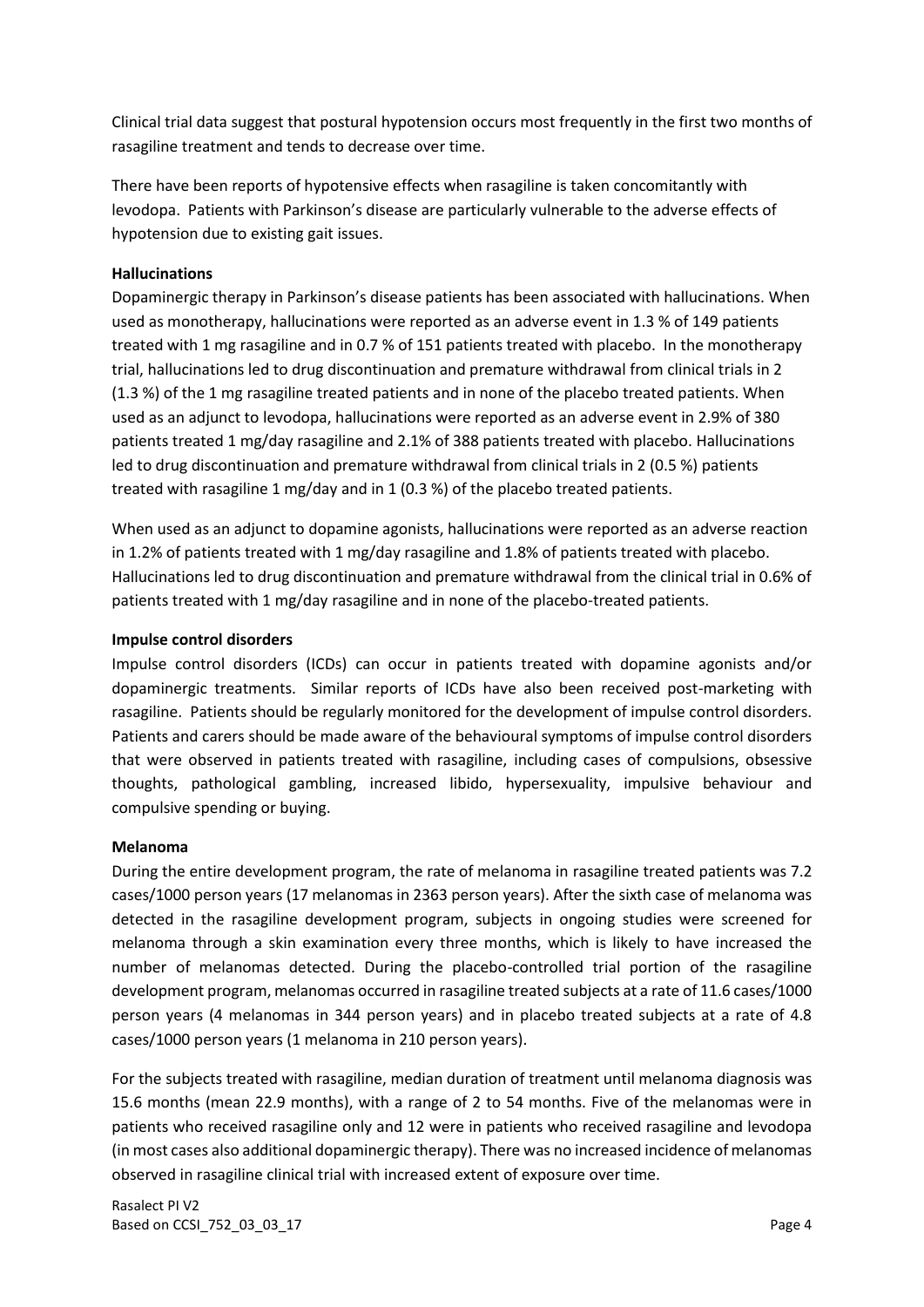Epidemiologic studies of Parkinson disease patients demonstrate higher rates of melanoma in such patients than in the general population (perhaps 2- to 4-fold higher). In addition, two epidemiological cohort studies that assessed the prevalence of melanoma in PD patients (studies conducted in: North American n = 2106, in which a total of 24 melanomas were detected, prevalence 1.1%, and Israel: n = 1395, in which 10 melanomas were detected, prevalence 0.7% have shown that the prevalence of melanoma in PD patients is substantially higher (as compared to other data sources of the general population).

A retrospective cohort study showed an increased risk of melanoma in new users of rasagiline treatment compared with new users of non-rasagiline treatment. The study showed a possible increased risk in patients with longer duration of rasagiline exposure and / or with the higher cumulative dose of rasagiline. These results should be interpreted with caution because of potential biases. These include differences in patient characteristics and medical conditions, potential surveillance bias and unmeasured confounders (relating to PD duration, disease severity, certain genetic abnormalities, family history, exposure to UV radiation, smoking, obesity, education, and income). Any suspicious skin lesion should be evaluated by a specialist.

The relationships between Parkinson's disease, its treatments, and melanoma are not completely understood. Until the melanoma risk associated with Parkinson's disease and/or dopaminergic therapy (including rasagiline) is better understood, it is recommended that Parkinson's disease patients, including those being treated with rasagiline, should undergo periodic examination of the skin.

Patients are advised to seek immediate medical review if a new or changing skin lesion is identified between periodic skin examinations.

## **Tyramine/rasagiline interaction**

MAO in the gastrointestinal tract and liver (primarily type A) is thought to provide vital protection from exogenous amines (e.g., tyramine) that have the capacity, if absorbed intact, to cause a "hypertensive crisis," the so-called "cheese reaction". If large amounts of certain exogenous amines (e.g., from fermented cheese, herring, over-the-counter cough/cold medications) gain access to the systemic circulation because MAO-A has been inhibited, they cause release of noradrenaline which may result in a rise in systemic blood pressure. MAOIs that selectively inhibit MAO-B are largely devoid of the potential to cause tyramine-induced hypertensive crisis.

Results of a special tyramine challenge study indicate that rasagiline is selective for MAO-B at recommended doses and can ordinarily be used without dietary tyramine restriction. However, certain foods (e.g., aged cheeses) may contain very high amounts of tyramine and could potentially cause a hypertensive cheese reaction in patients taking rasagiline due to mild increased sensitivity to tyramine. Patients should be advised to avoid foods (e.g., aged cheese) containing a very large amount of tyramine while taking recommended doses of rasagiline because of the potential for large increases in blood pressure. Selectivity for inhibiting MAO-B diminishes in a dose-related manner as the dose is progressively increased above the recommended daily doses.

There were no cases of hypertensive crisis in the clinical development program associated with 1 mg daily rasagiline treatment, in which most patients did not follow dietary tyramine restriction. Despite the selective inhibition of MAO-B at recommended doses of rasagiline, there have been postmarketing

Rasalect PI V2 Based on CCSI\_752\_03\_03\_17 **Page 5**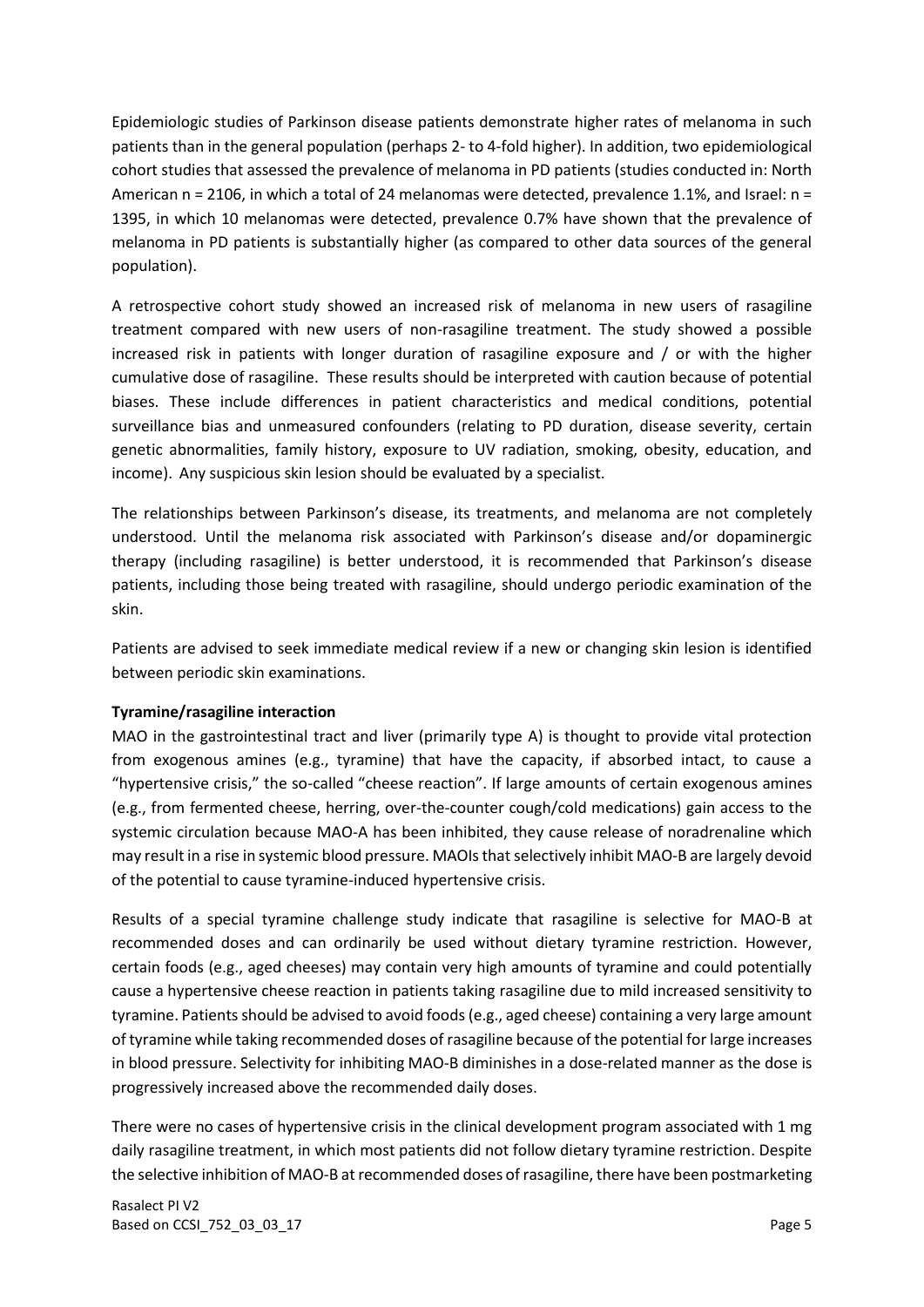reports of patients who experienced significantly elevated blood pressure (including very rare cases of hypertensive crisis) after ingestion of unknown amounts of tyramine-rich foods while taking recommended doses of rasagiline.

#### **Concomitant illnesses**

During the rasagiline development program patients with concomitant illnesses (such as cardiovascular, gastrointestinal) and with new or deteriorating concomitant illnesses were allowed to participate or continue the study.

#### **Use in hepatic impairment**

Rasagiline plasma concentration may increase (up to 2 and 7 fold) in patients with mild (Child-Pugh score 5-6) and moderate (Child-Pugh score 7-9) insufficiency respectively. Therefore, rasagiline should not be used in patients with any degree of hepatic insufficiency (**see Section 4.3**).

#### **Use in renal impairment**

No data available. Refer to **Section 5.2.**

#### **Use in the elderly**

No data available. Refer to **Section 5.2.**

#### **Paediatric Use**

No data available.

#### **Effects on Laboratory Tests**

No data available.

#### **4.5 INTERACTIONS WITH OTHER MEDICINES AND OTHER FORMS OF INTERACTIONS**

MAO Inhibitors: Rasagiline should not be administered concomitantly with other MAO inhibitors whether used as antidepressants, for the treatment of Parkinson's disease, or for any other indication as there may be a risk of non-selective MAO inhibition that may lead to hypertensive crisis (**see Section 4.3**). At least 14 days should elapse between discontinuation of rasagiline and initiation of treatment with MAO inhibitors

#### **Medicinal and natural products without prescription which have MAOI activity**

Rasagiline should not be administered concomitantly with non-prescription medicines which have MAOI activity (e.g. St. John's Wort) (**see Section 4.3**).

#### **Pethidine**

The concomitant administration of rasagiline and pethidine is contraindicated (**see Section 4.3**). Serious adverse events have been reported with the concomitant use of pethidine and MAO inhibitors including selective MAO B inhibitors. At least 14 days should elapse between discontinuation of rasagiline and initiation of treatment with pethidine.

#### **Fluoxetine and fluvoxamine**

Rasalect PI V2 Based on CCSI\_752\_03\_03\_17 **Page 6** The concomitant use of the SSRIs fluoxetine and fluvoxamine should be avoided. The concomitant use of rasagiline and fluoxetine should be avoided due to the long pharmacodynamic half-life of rasagiline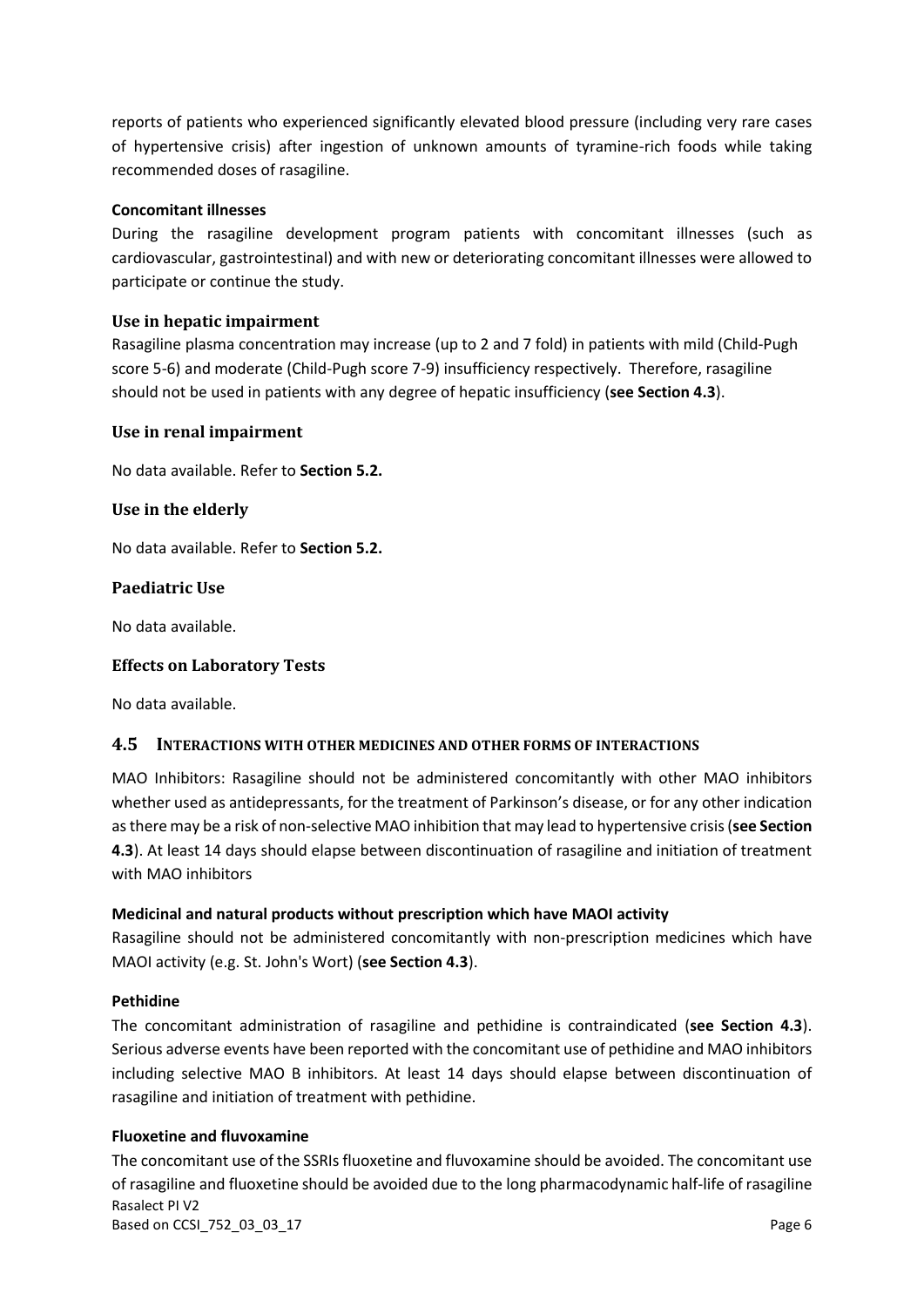and the long pharmacokinetic half-lives of fluoxetine and its active metabolite. The concomitant use of rasagiline and fluvoxamine should be avoided as it is also metabolized by CYP1A2. At least five weeks (approximately 5 half-lives) should elapse between discontinuation of fluoxetine and initiation of treatment with rasagiline. At least 14 days should elapse between discontinuation of rasagiline and initiation of treatment with fluoxetine or fluvoxamine.

#### **Serotonergic drugs**

During the rasagiline development program there were no cases of the serotonin syndrome. Treatment with serotonergic drugs in patients primarily with psychiatric illness, taken alone or in combination with other drugs such as MAOIs, has been uncommonly associated with symptoms of myoclonus, tremor, confusion, restlessness, ataxia and hyperreflexia. While usually short lived, this syndrome can lead to intensive care admissions and is potentially fatal. The occurrence of serotonin syndrome may occur after the use of SSRIs, SNRIs, tricyclic, tetracylic antidepressants, 3-4 methylenedioxy-metamphetamine (MDMA or ecstasy), other 5-HT potentiating agents and the antipsychotic agent clozapine. The treatment of choice is the cessation of the drugs responsible.

## **Selective serotonin reuptake inhibitors (SSRIs), SNRIs, tricyclic/tetracyclic antidepressants and MAO inhibitors.**

No formal clinical pharmacology studies were conducted with the combination of rasagiline with antidepressants. The use of selected antidepressants was allowed in the Phase III clinical trials and a number of patients treated with rasagiline were concomitantly treated with antidepressants without any reports of CNS toxicity (serotonin syndrome). The following antidepressants and doses were allowed in the rasagiline trials: amitriptyline ≤ 50 mg/daily, trazodone ≤ 100 mg/daily, citalopram ≤ 20 mg/daily, sertraline ≤ 100 mg/daily and paroxetine ≤ 30 mg/daily. The total exposure for concomitant antidepressant use was: tricyclics n=115, maximum exposure of 6.2 years; SSRIs/SNRIs n=141, maximum exposure of 5.2 years and trazodone n=45, maximum exposure of 5.8 years. The exposure, both in dose and number of subjects, was not adequate to rule out the possibility of an untoward reaction from combining these agents. Therefore, in view of the MAO inhibitory activity of rasagiline, antidepressants should be administered with caution.

In the post-marketing period, cases of serotonin syndrome associated with agitation, confusion, rigidity, pyrexia and myoclonus have been reported by patients treated with antidepressants/SSRIs/SNRIs concomitantly with rasagiline.

#### **Dextromethorphan or sympathomimetics medications**

The concomitant use of rasagiline and dextromethorphan or sympathomimetics including nasal and oral decongestants and cold remedies is not recommended.

#### **Levodopa**

Data from population pharmacokinetics in early PD patients (n=31/352) requiring concomitant levodopa therapy showed there was a small decrease in rasagiline clearance (31 %). Data from the population pharmacokinetics study in patients receiving chronic levodopa treatment as adjunct therapy to rasagiline (n=276) showed there was no effect of levodopa treatment on rasagiline clearance. In view of the results of these two studies, the true effect of levodopa on rasagiline clearance is not yet known.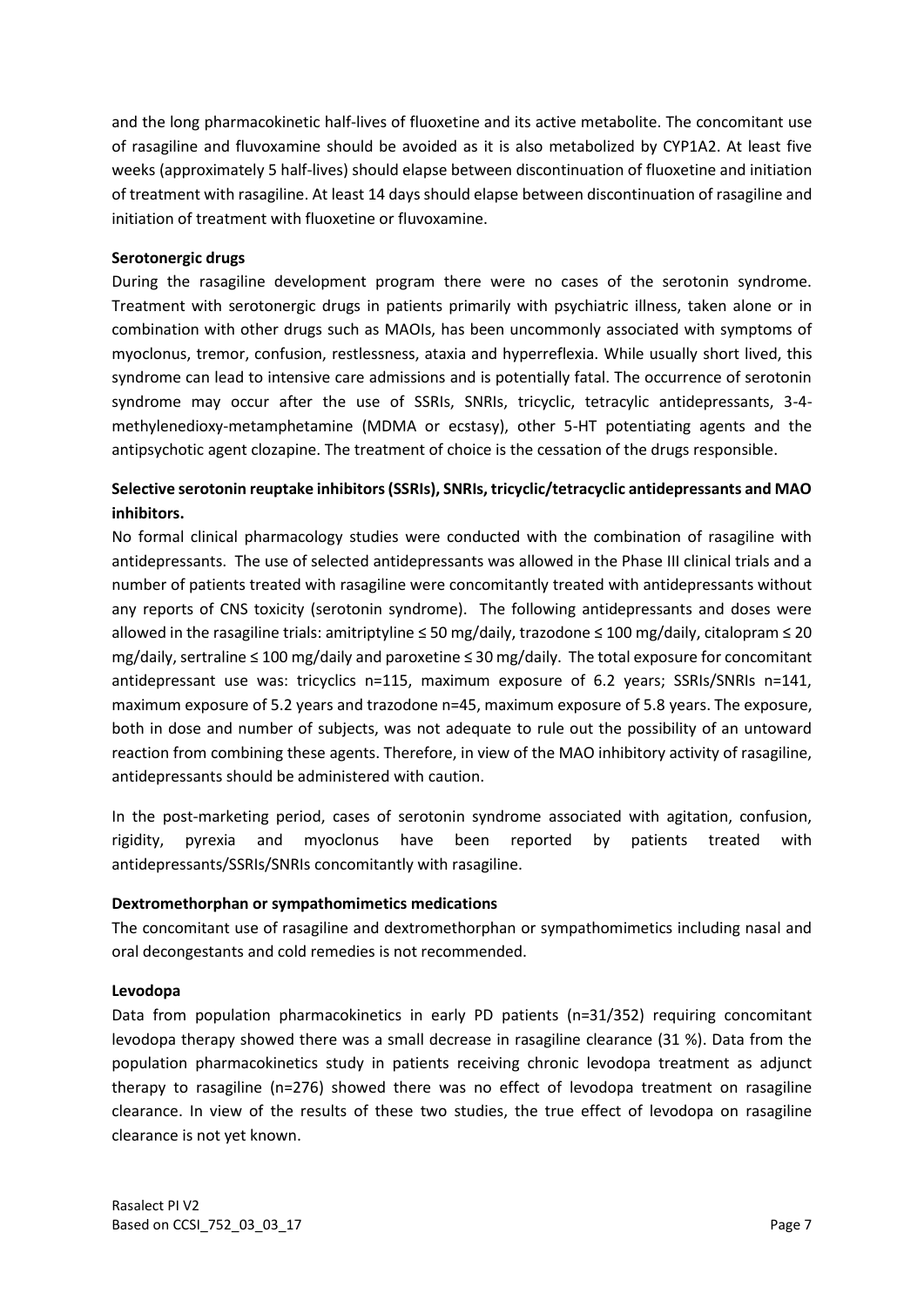### **Effects of other drugs on the metabolism of rasagiline**

In vitro metabolism studies have indicated that cytochrome P450 1A2 (CYP1A2) is the major enzyme responsible for the metabolism of rasagiline. Co-administration of rasagiline and ciprofloxacin (an inhibitor of CYP 1A2) increased the AUC of rasagiline by 83%. Co-administration of rasagiline and theophylline (a substrate of CYP1A2) did not affect the pharmacokinetics of either product. Thus, potent CYP1A2 inhibitors may alter rasagiline plasma levels and the concomitant use with rasagiline 1 mg/day is contraindicated (**see Section 4.3**).

Concomitant administration of rasagiline and entacapone increased rasagiline oral clearance by 28%.

### **Effect of rasagiline on other drugs**

In vitro studies have shown that rasagiline therapeutic concentrations are not expected to cause any clinically significant interference with substrates of cytochrome P450 isoenzymes (CYP1A2, CYP2A6, CYP2C9, CYP2C19, CYP2D6, CYP2E1, CYP3A4 and CYP4A).

### **Effects of alcohol**

No studies on the combined effects of rasagiline and alcohol have been performed. However, because of dopaminergic side effects of rasagiline such as postural hypotension, caution should be urged if patients taking rasagiline do intend to drink alcohol, (postural hypotension was reported as an adverse event in rasagiline patients treated with 1 mg vs. patients treated with placebo in monotherapy in: 2.7% vs. 4.6% and in adjunct therapy in: 4.7% vs. 1.3%).

### **Effect of smoking**

Population pharmacokinetics analysis in early PD patients indicated an increase (30-40%) in rasagiline clearance in smokers (% of smokers in the study: 4.8%). Data from the population pharmacokinetics in patients treated with rasagiline as adjunct therapy to levodopa (% of smokers in the study: 5%) showed no effect of smoking on rasagiline clearance. In view of the results of these two studies, the true effect of smoking on rasagiline clearance is not yet known. There is a possibility that rasagiline plasma levels in smoking patients could be decreased, due to induction of the metabolising enzyme CYP1A2.

## **4.6 FERTILITY, PREGNANCY AND LACTATION**

## **Effects on fertility**

No impairment of mating or fertility was seen in male rats treated prior to and throughout the mating period or in female rats treated from prior to mating through late gestation at oral doses up to 3mg/kg/day (more than 30 times human exposure (AUC) at the maximum recommended dose of 1mg/day). The effect of rasagiline administered in combination with levodopa/carbidopa on mating and fertility has not been examined.

#### **Use in pregnancy**

Category B3

No effect on embryofetal development was observed in a combined mating/fertility/embryofetal development study in female rats at oral doses up to 3 mg/kg/day (at least 30 fold anticipated clinical exposure (plasma AUC) at the maximum recommended dose, 1 mg/day).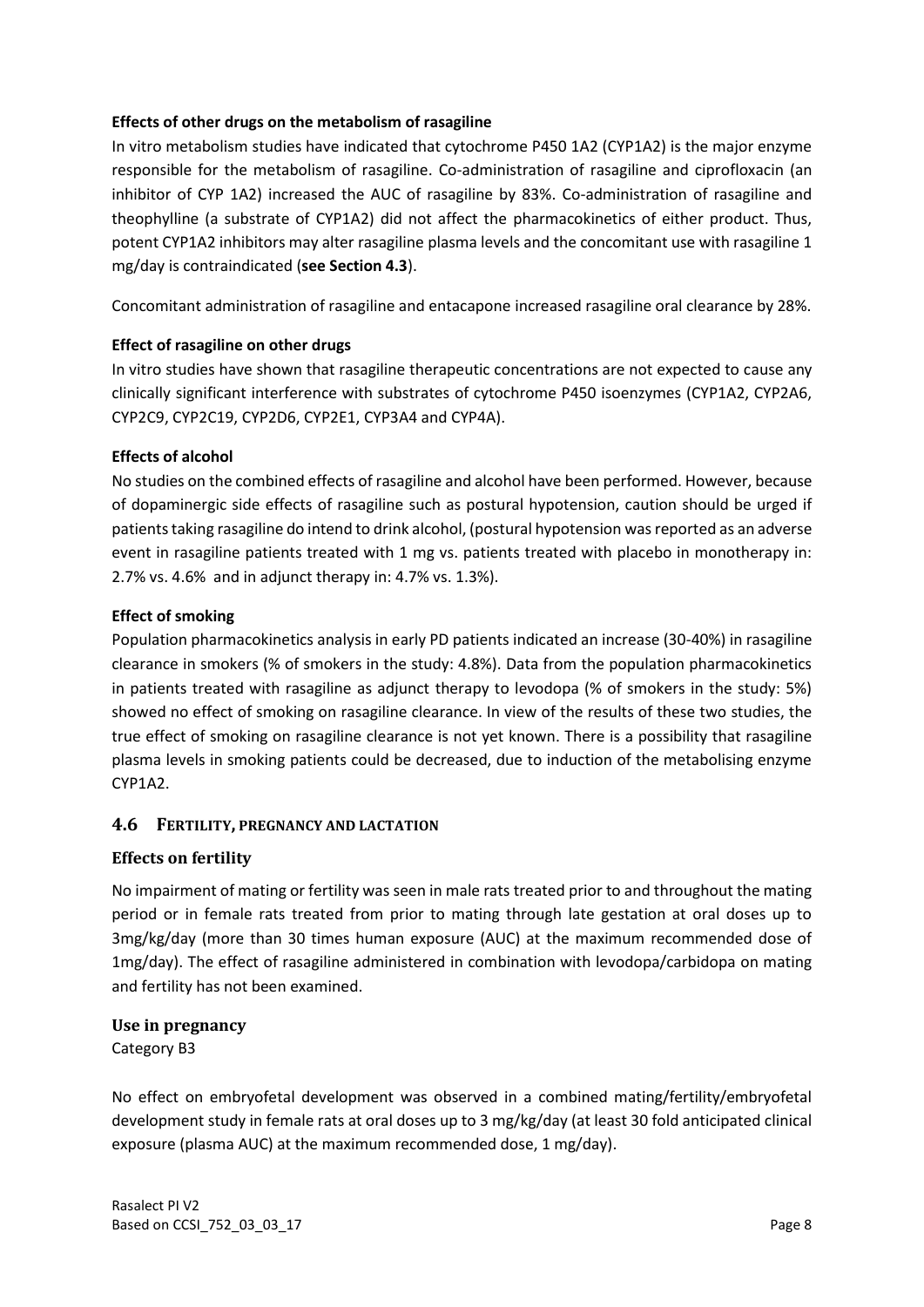In a study in which pregnant rats were dosed with rasagiline (0.1, 0.3, 1mg/kg/day) orally from the beginning of organogenesis to weaning, both offspring survival and body weights were reduced at 0.3 and 1 mg/kg/day (at least 10 times anticipated human exposure based on AUC, at 1mg/day); the noeffect dose was 0.1 mg/kg/day (no exposure data). In rabbits administered rasagiline orally during the period of organogenesis, an increased incidence of post-implantation loss (resorption or abortion) and lower fetal body weight were noted at high exposures (about 1000 fold or greater the anticipated human exposure based on AUC at 1mg/day), along with maternotoxicity. The no-adverse-effect exposure (AUC) was greater than 60 fold the anticipated human exposure. No increase in fetal malformations was seen in any of the animal reproductive toxicity studies with rasagiline.

Rasagiline may be given as an adjunct therapy to levodopa/carbidopa treatment. In a study in which pregnant rats were dosed orally with rasagiline (0.1, 0.3, 1 mg/kg/day) and levodopa/carbidopa (80/20 mg/kg/day), alone and in combination throughout the organogenesis period, there was an increased incidence of wavy ribs in fetuses from rats treated with 1/80/20 mg/kg/day (approximately 8 times the human exposure to rasagiline at 1mg/day on an AUC basis). The clinical significance of the wavy ribs in rodent fetuses is likely to be low. In a study in which pregnant rabbits were dosed orally during the organogenesis period with rasagiline alone (3 mg/kg/day) or at doses of 0.1, 0.6 and 1.2 mg/kg/day in combination with levodopa/carbidopa 80/20 mg/kg/day, an increase in embryofetal death was noted at rasagiline doses of 0.6 and 1.2 mg/kg/day (7 and 13 times anticipated human systemic exposure (AUC) at 1 mg/day, respectively). There was an increase in cardiovascular abnormalities with levodopa/carbidopa alone and to a greater extent when rasagiline (at all doses; 1-13 times the plasma rasagiline AUC at the MRHD) was administered in combination with levodopa/carbidopa. This increase is most likely mediated by elevated levodopa levels.

There are no adequate and well-controlled studies of rasagiline in pregnant women. Because animal reproduction studies are not always predictive of human response, RASALECT should be used during pregnancy only if clearly needed.

## **Use in lactation**

Experimental data indicated that rasagiline inhibits prolactin secretion and, thus, may inhibit lactation. It is not known whether rasagiline is excreted in human milk, therefore caution should be exercised when rasagiline is administered to a nursing mother.

## **4.7 EFFECTS ON ABILITY TO DRIVE AND USE MACHINES**

Rasagiline may affect the ability to drive and use machines. Patients should be cautioned about operating hazardous machines, including motor vehicles, until they are reasonably certain that rasagiline does not affect them adversely.

Patients being treated with rasagiline and presenting with somnolence and/or sudden sleep episodes must be informed to refrain from driving or engaging in activities where impaired alertness may put themselves or others at risk of serious injury or death (e.g. operating machines) until they have gained sufficient experience with rasagiline and other dopaminergic medications to gauge whether or not it affects their mental and/or motor performance adversely.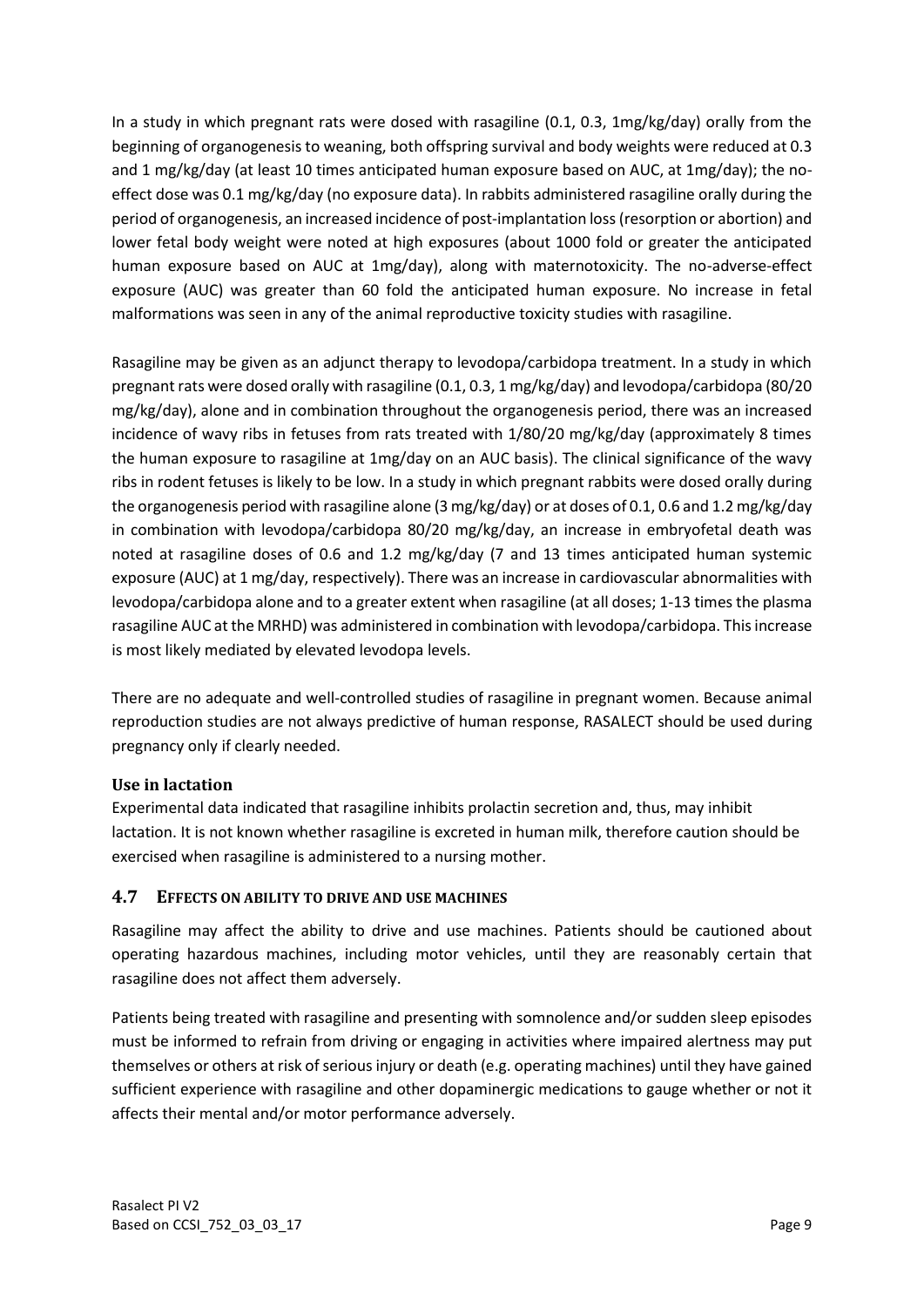If increased somnolence or new episodes of falling asleep during activities of daily living (e.g., watching television, passenger in a car, etc.) are experienced at any time during treatment, the patients should not drive or participate in potentially dangerous activities.

Patients should not drive, operate machinery, or work at heights during treatment if they have previously experienced somnolence and/or have fallen asleep without warning prior to use of rasagiline.

Patients should be cautioned about possible additive effects of sedating medications, alcohol, or other central nervous system depressants (e.g., benzodiazepines, antipsychotics, antidepressants) in combination with rasagiline, or when taking concomitant medications that increase plasma levels of rasagiline (e.g., ciprofloxacin)

## **4.8 ADVERSE EFFECTS (UNDESIRABLE EFFECTS)**

## **Reporting suspected adverse effects**

Reporting suspected adverse reactions after registration of the medicinal product is important. It allows continued monitoring of the benefit-risk balance of the medicinal product. Healthcare professionals are asked to report any suspected adverse reactions at [www.tga.gov.au/reporting](http://www.tga.gov.au/reporting-problems)[problems.](http://www.tga.gov.au/reporting-problems)

## **Monotherapy**

Table 1 lists treatment emergent adverse events that occurred in  $\geq 1$  % of patients receiving 1 mg/day rasagiline as monotherapy participating in the double-blind, placebo-controlled trial and were with a higher incidence in the rasagiline treated patients (rasagiline group n=149, placebo group n=151).

| Table 1 Treatment Emergent Adverse Events in rasagiline 1 mg-Treated Monotherapy |
|----------------------------------------------------------------------------------|
| Patients with incidence of $\geq 1$ % and above placebo                          |

| <b>System Organ Class &amp;</b><br><b>Preferred Term</b> |                              | Rasagiline 1 mg<br>$(N=149)$ | Placebo<br>$(N=151)$ |
|----------------------------------------------------------|------------------------------|------------------------------|----------------------|
|                                                          |                              | % of Patients                | % of Patients        |
|                                                          | Headache                     | 14.1                         | 11.9                 |
|                                                          | Flu syndrome                 | 6.0                          | 0.7                  |
|                                                          | Fever                        | 2.7                          | 1.3                  |
| Body as a whole                                          | Malaise                      | 2.0                          | ٠                    |
|                                                          | Neck pain                    | 2.0                          |                      |
|                                                          | Allergic reaction            | 1.3                          | 0.7                  |
|                                                          | Hernia                       | 1.3                          |                      |
|                                                          | Angina pectoris              | 1.3                          |                      |
| Cardiovascular system                                    | Peripheral vascular disorder | 1.3                          |                      |
|                                                          | Dyspepsia                    | 6.7                          | 4.0                  |
| Digestive system                                         | Anorexia                     | 1.3                          |                      |
|                                                          | Tooth disorder               | 1.3                          | 0.7                  |
|                                                          | Vomiting                     | 1.3                          | 0.7                  |
|                                                          | Ecchymosis                   | 1.3                          |                      |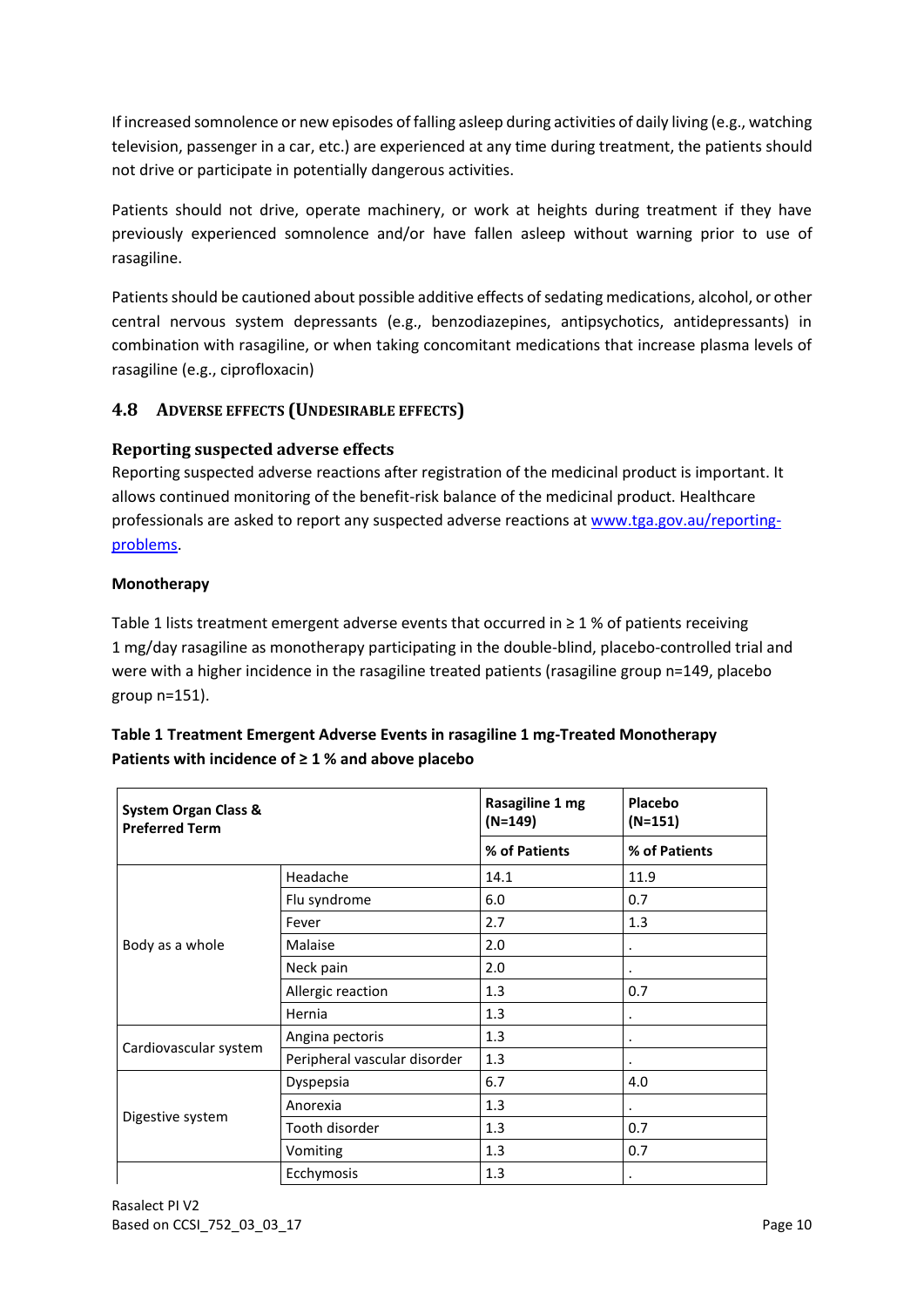| Haematological and and<br>lymphatic systems | Leucopenia           | 1.3  |      |
|---------------------------------------------|----------------------|------|------|
|                                             | Arthralgia           | 7.4  | 4.0  |
|                                             | Arthritis            | 2.0  | 0.7  |
| Musculoskeletal system                      | Joint disorder       | 1.3  | 0.7  |
|                                             | Tendon disorder      | 1.3  |      |
|                                             | <b>Dizziness</b>     | 11.4 | 10.6 |
|                                             | Depression           | 5.4  | 2.0  |
|                                             | Paraesthesia         | 2.0  | 1.3  |
| Nervous system                              | Vertigo              | 2.0  | 0.7  |
|                                             | Hallucinations       | 1.3  | 0.7  |
|                                             | Libido decreased     | 1.3  |      |
|                                             | Pharyngitis          | 2.7  | 2.6  |
| Respiratory system                          | Rhinitis             | 2.7  | 1.3  |
|                                             | Asthma               | 1.3  |      |
|                                             | Alopecia             | 1.3  | 0.7  |
|                                             | Contact dermatitis   | 1.3  |      |
| Skin and appendages                         | Skin carcinoma       | 1.3  | 0.7  |
|                                             | Vesiculobullous rash | 1.3  |      |
| Special senses                              | Conjunctivitis       | 2.7  | 0.7  |
|                                             | Otitis media         | 1.3  |      |
|                                             | Albuminuria          | 1.3  | 0.7  |
| Urogenital system                           | Impotence            | 1.3  | 0.7  |
|                                             | Urinary urgency      | 1.3  |      |

Other events that occurred at an incidence of <1% of patients receiving rasagiline as monotherapy, and were more frequent than in placebo are listed below within body system categories.

*Body as a whole***:** Abscess, cellulitis, chills, gangrene, infection fungal;

*Cardiovascular system:*, Cerebrovascular accident, heart arrest, myocardial infarct, pallor, thrombosis, vascular disorder;

*Digestive system***:** Colitis, eructation, gastritis, gastrointestinal disorder, nausea and vomiting, periodontitis;

*Haematological and lymphatic systems*: Anaemia, eosinophilia, leucocytosis;

*Metabolic and nutritional disorders***:** Hyperlipaemia;

*Musculoskeletal system:* Tendinous contracture;

*Nervous system***:** Abnormal dreams, dystonia, myoclonus, paranoid reaction;

*Skin and appendages*: Dry skin, urticaria;

*Special senses*: Eye haemorrhage, glaucoma;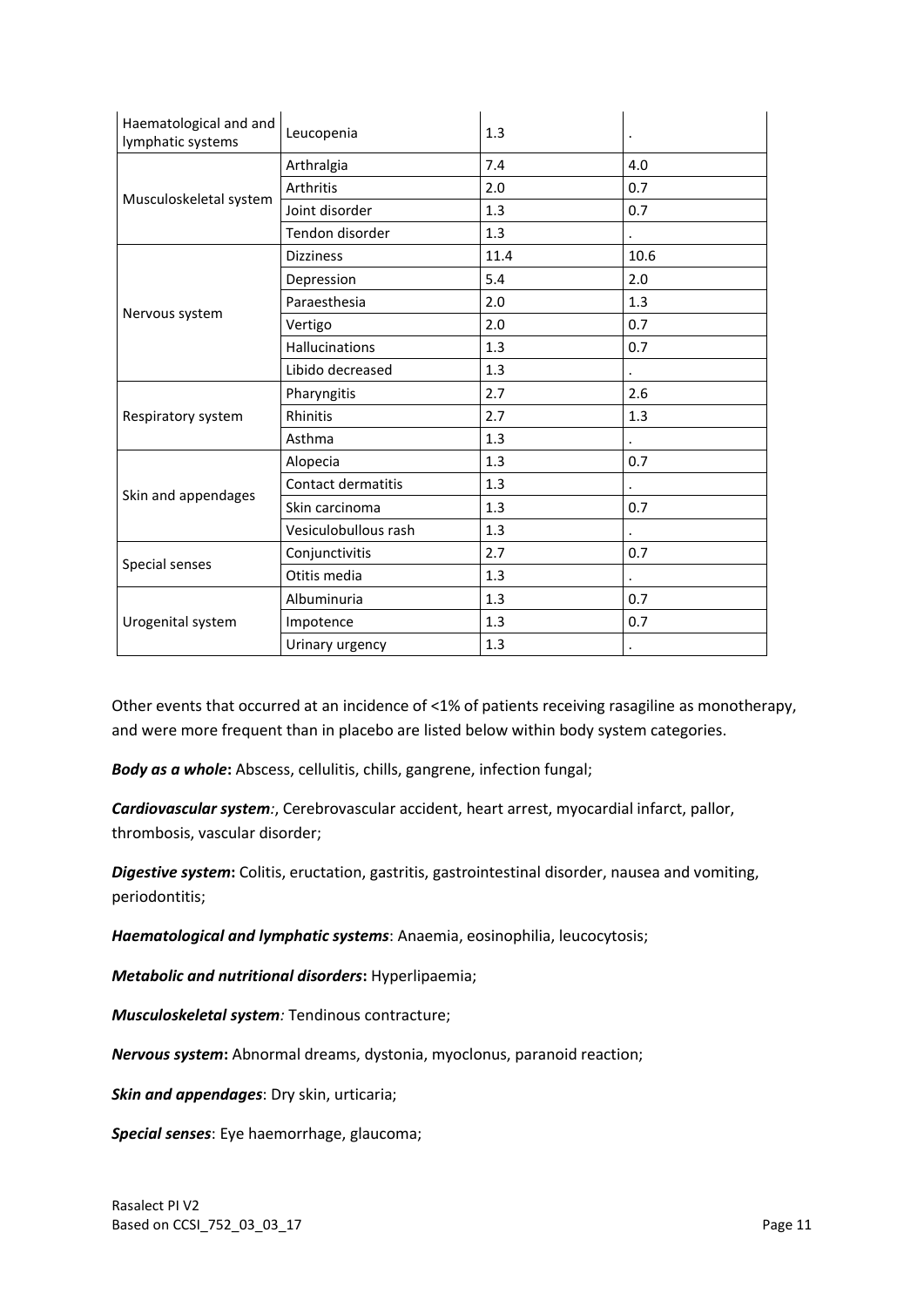*Urogenital system*: Breast neoplasm, breast pain, dysmenorrhoea, prostatic specific antigen increase.

## *Adjunct Therapy*

## **Patients Receiving Rasagiline as Adjunct to Dopamine Agonist Therapy**

#### *Adverse Reactions Leading to Discontinuation in Controlled Clinical Trials*

In a double-blind, randomized, placebo-controlled trial conducted in patients receiving rasagiline 1 mg as adjunct therapy to dopamine agonists, approximately 8% of the 162 patients treated with rasagiline discontinued rasagiline treatment due to adverse reactions compared to 4% of the 164 patients who received placebo. The only adverse reactions that led to the discontinuation of more than one patient were nausea and dizziness.

### *Adverse Reaction Incidence in Controlled Clinical Trials*

The most commonly observed adverse reactions (incidence in rasagiline-treated patients ≥3% greater than the incidence in placebo-treated patients) included peripheral oedema, fall, arthralgia, cough, and insomnia. Table 2 lists treatment-emergent adverse reactions that occurred in ≥ 2% of patients receiving rasagiline as adjunct therapy to dopamine agonists participating in the trial and numerically more frequent than in the placebo group.

| <b>System Organ Class and Preferred Term</b> |                   | <b>Rasagiline 1mg</b> | Placebo        |
|----------------------------------------------|-------------------|-----------------------|----------------|
|                                              |                   | $(N=162)$             | $(N=164)$      |
|                                              |                   | % of Patients         | % of Patients  |
| Gastrointestinal                             | Nausea            | 6                     | 4              |
| System                                       | Constipation      | $\overline{2}$        | $\mathbf 0$    |
|                                              |                   |                       |                |
| General                                      | Peripheral Oedema | $\overline{7}$        | $\overline{4}$ |
| <b>Administrative Site</b>                   |                   |                       |                |
| Conditions                                   |                   |                       |                |
| Injury, Poisoning,                           | Fall              | 6                     | $\mathbf{1}$   |
| Procedural                                   |                   |                       |                |
| Musculoskeletal and                          | Arthralgia        | 5                     | $\overline{2}$ |
| <b>Connective Tissue</b>                     | <b>Back Pain</b>  | $\overline{4}$        | 3              |
| Nervous System                               | <b>Dizziness</b>  | $\overline{7}$        | 6              |
|                                              | Headache          | 6                     | 4              |

### **Table 2: Treatment-Emergent\* Adverse Events in rasagiline 1mg as Adjunct to Dopamine Agonists**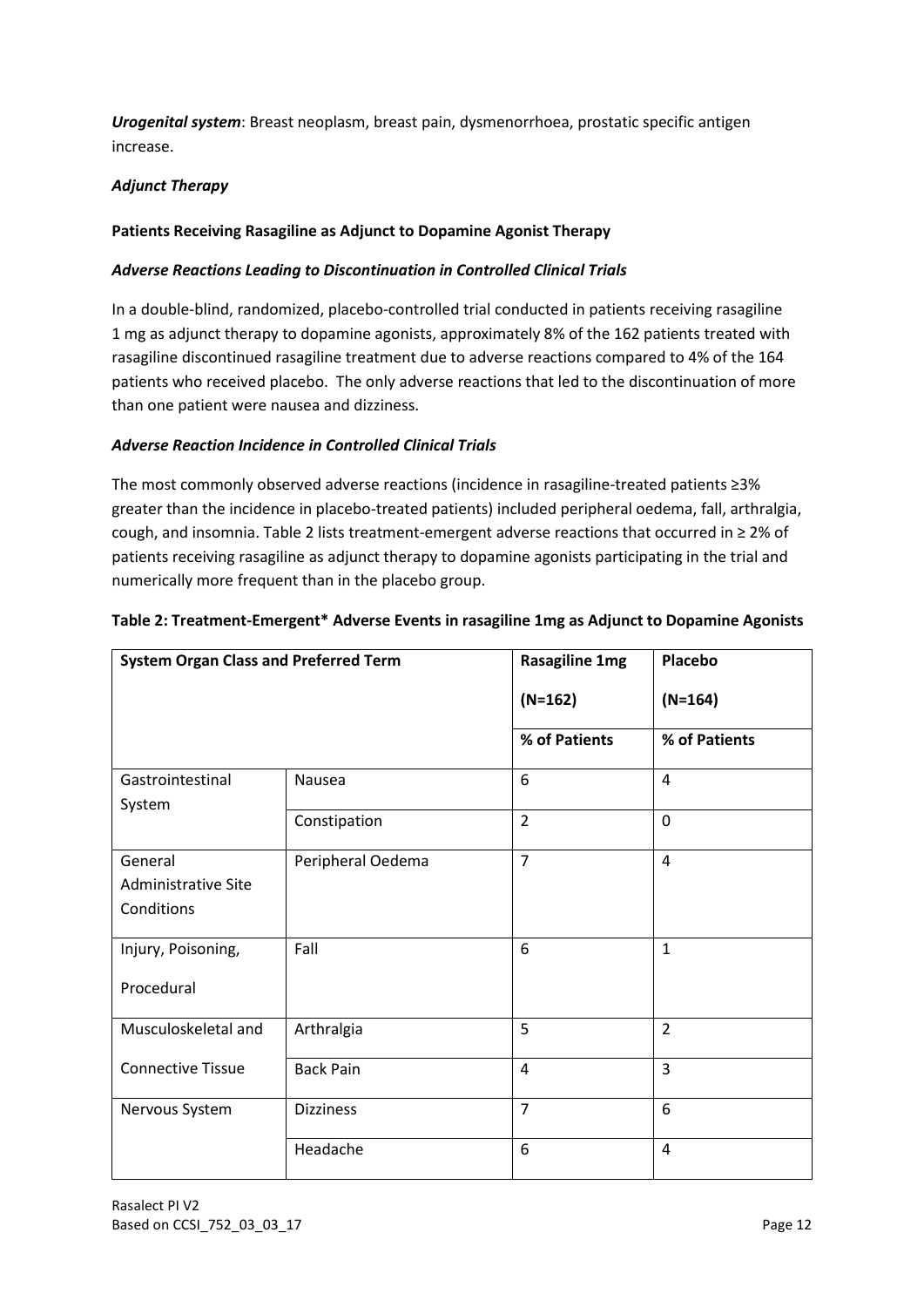|                                               | Insomnia                             | 4              | 1              |
|-----------------------------------------------|--------------------------------------|----------------|----------------|
|                                               | Balance disorder                     | $\overline{2}$ | 1              |
|                                               | Abnormal dreams                      | $\overline{2}$ | 0              |
| <b>Respiratory System</b>                     | Cough                                | 4              | $\mathbf{1}$   |
|                                               | Upper respiratory tract<br>infection | 4              | $\overline{2}$ |
| Vascular System                               | <b>Orthostatic Hypertension</b>      | 3              | 1              |
| Metabolic and<br><b>Nutritional Disorders</b> | Weight increase                      | $\overline{2}$ | 0              |
|                                               | Fatigue                              | 3              | $\overline{2}$ |
| Urogenital system                             | <b>Micturition frequency</b>         | $\overline{2}$ | $\Omega$       |

\*Incidence ≥ 2% in rasagiline 1 mg group and numerically more frequent than in placebo group

Other events of potential clinical importance reported by 1% or more of patients receiving rasagiline as adjunct therapy to dopamine agonists, and at least as frequent as in the placebo group, have been listed below.

## *Body as a Whole:* Pain

*Cardiovascular System:* Hypotension, presyncope, chest pain

*Gastrointestinal System***:** Gastroesophageal reflux disease, flatulence, oropharyngeal pain, viral gastroenteritis

*Nervous System:* Somnolence, nervousness, cognitive disorder, dyskinesia, abnormal rapid eye movement sleep

*Respiratory System:* bronchitis, sinusitis, rhinnorrhea, streptococcal pharyngitis

*Skin and Appendages:* Rash, skin papilloma

*Special Senses:* Blurred vision

There were no significant differences in the safety profile based on age or gender.

#### *Patients Receiving Rasagiline as Adjunct to Levodopa Therapy*

Table 3 lists treatment emergent adverse events that occurred in  $\geq 1$  % of patients treated with rasagiline 1 mg/day as adjunct to levodopa therapy participating in the double-blind, placebocontrolled trials and were with a higher incidence in the rasagiline treated patients (rasagiline group n=380, placebo group n=388)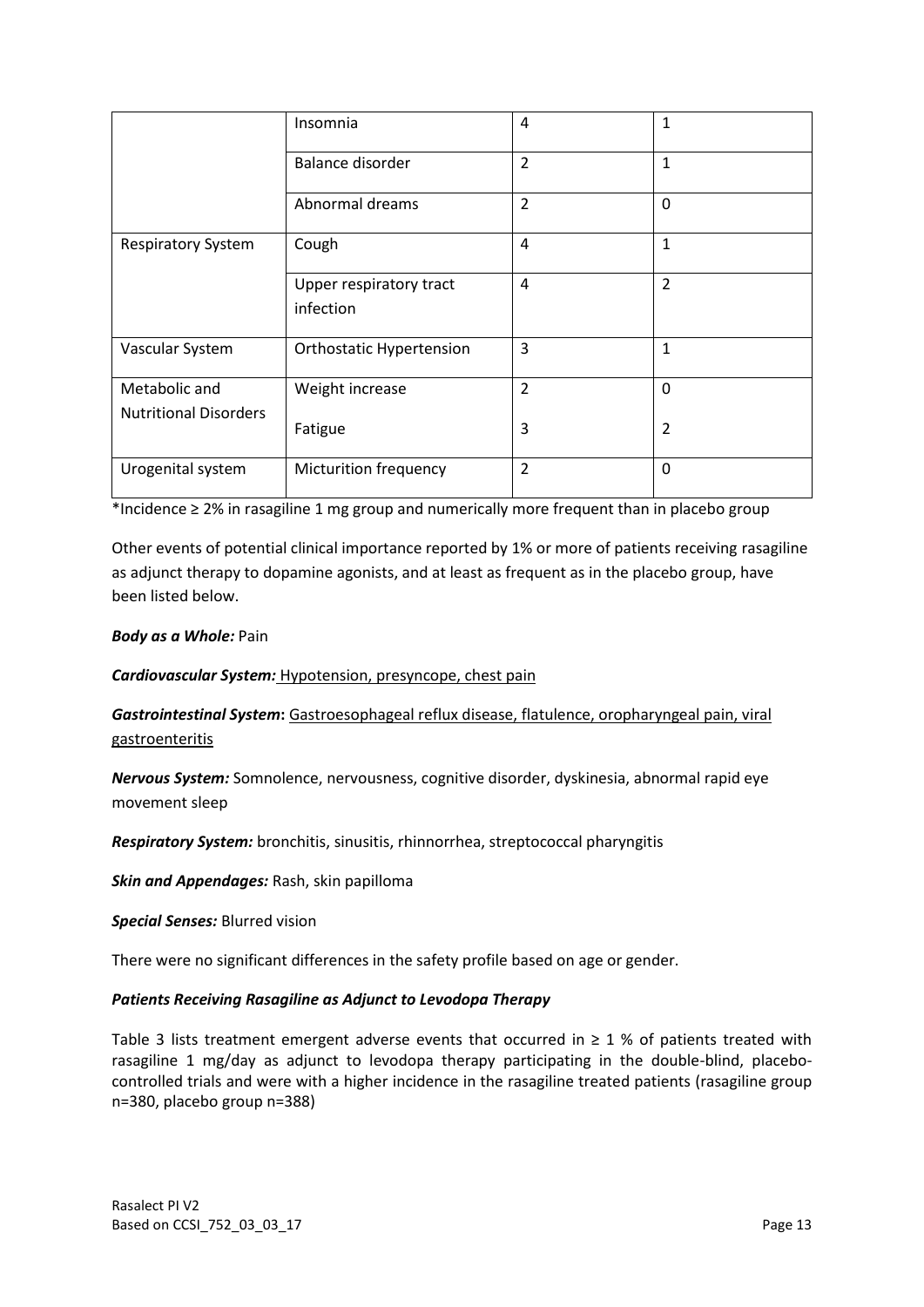|                                                          |                            | Levodopa Therapy with incluence of 2 1 % and above placebo<br>Rasagiline 1 mg | Placebo       |
|----------------------------------------------------------|----------------------------|-------------------------------------------------------------------------------|---------------|
| <b>System Organ Class &amp;</b><br><b>Preferred Term</b> |                            | $(N=380)$                                                                     | $(N=388)$     |
|                                                          |                            | % of Patients                                                                 | % of Patients |
|                                                          | Accidental injury          | 8.2                                                                           | 5.2           |
|                                                          | Abdominal pain             | 3.9                                                                           | 1.3           |
|                                                          | Pain                       | 3.7                                                                           | 3.4           |
| Body as a whole                                          | Neck pain                  | 1.6                                                                           | 0.5           |
|                                                          | Hernia                     | 1.3                                                                           | 0.8           |
|                                                          | Cellulitis                 | 1.1                                                                           | 0.5           |
|                                                          | Flu syndrome               | 1.1                                                                           | 0.5           |
|                                                          | Postural<br>hypotension    | 4.7                                                                           | 1.3           |
| Cardiovascular system                                    | Hypotension                | 2.1                                                                           | 1.8           |
|                                                          | AV block first degree      | $1.1$                                                                         | 0.5           |
|                                                          | Nausea                     | 6.8                                                                           | 5.9           |
|                                                          | Constipation               | 4.2                                                                           | 2.1           |
|                                                          | Dry mouth                  | 3.4                                                                           | 1.8           |
| Digestive system                                         | Vomiting                   | 3.4                                                                           | 1.0           |
|                                                          | Dyspepsia                  | 2.9                                                                           | 2.3           |
|                                                          | Anorexia                   | 2.1                                                                           | 0.5           |
| Haematological<br>and                                    | Anaemia                    | 1.3                                                                           | 1.0           |
| lymphatic systems                                        | Ecchymosis                 | 1.1                                                                           | 0.8           |
| Metabolic and nutritional<br>disorders                   | Weight loss                | 4.2                                                                           | 1.5           |
|                                                          | Arthralgia                 | 3.2                                                                           | 1.3           |
| Musculoskeletal system                                   | Tenosynovitis              | 1.3                                                                           |               |
|                                                          | Dyskinesia                 | 10.3                                                                          | 6.4           |
|                                                          | Dizziness                  | 5.3                                                                           | 4.9           |
|                                                          | Sleep disorder             | 5.0                                                                           | 4.1           |
|                                                          | Somnolence                 | 3.2                                                                           | 2.3           |
| Nervous system                                           | Hallucinations             | 2.9                                                                           | 2.1           |
|                                                          | Dystonia                   | 2.4                                                                           | 0.8           |
|                                                          | Abnormal dreams            | 2.1                                                                           | 0.8           |
|                                                          | Paraesthesia               | 1.8                                                                           | 1.5           |
|                                                          | Ataxia                     | 1.3                                                                           | 0.3           |
| Respiratory system                                       | Dyspnoea                   | 2.1                                                                           | 1.3           |
|                                                          | Rash                       | 2.6                                                                           | $1.5\,$       |
| Skin and appendages                                      | Skin<br>benign<br>neoplasm | 1.6                                                                           | 1.3           |
|                                                          | Sweating                   | 1.6                                                                           | 0.8           |

**Table 3 Treatment Emergent Adverse Events in Patients Receiving Rasagiline as Adjunct to Levodopa Therapy with incidence of ≥ 1 % and above placebo**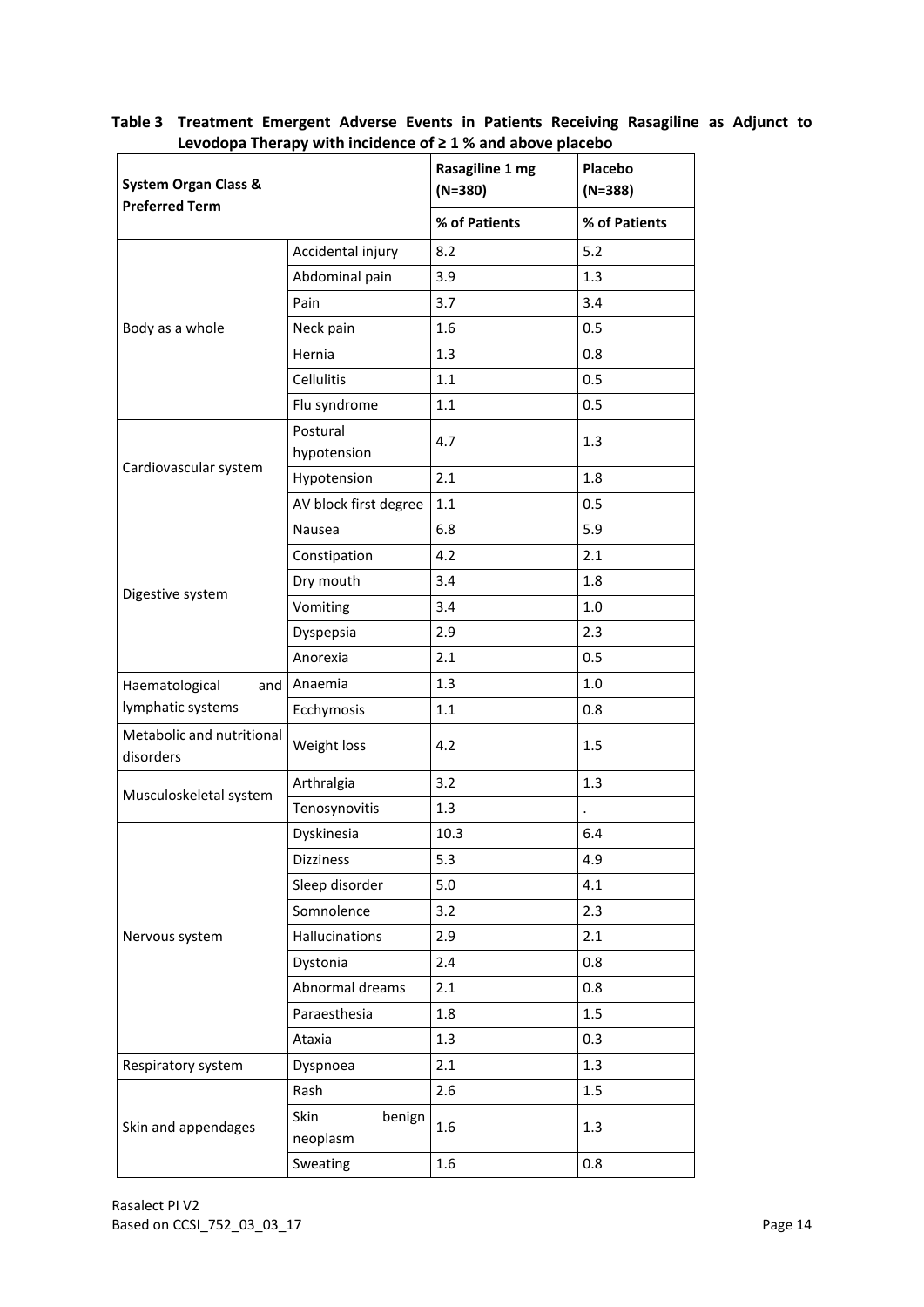| Special senses | Abnormal vision                           | 1.6  | 0.5 |
|----------------|-------------------------------------------|------|-----|
| <b>Other</b>   | Dyskinesia                                | 10.3 | 6.4 |
|                | Accidental<br>injury<br>(primarily falls) | 8.2  | 5.2 |

Other events that occurred at an incidence of <1% of patients receiving rasagiline as adjunct to levodopa therapy, and were more frequent than in placebo are listed below within body system categories.

*Body as a whole***:** Cyst, halitosis, Kaposi's sarcoma, sepsis;

*Cardiovascular system***:** Bradycardia, vasodilatation, angina pectoris, arrhythmia, bundle branch block, cerebrovascular accident, pulmonary embolus, AV block complete, AV block second degree, blood pressure fluctuations, cardiovascular disorder, myocardial infarct, palpitation, thrombosis, ventricular arrhythmia, ventricular extrasystoles;

*Digestive system***:** Gastroenteritis, gingivitis, dysphagia, oesophagitis, flatulence, gastritis, intestinal obstruction, faecal impaction, gastrointestinal haemorrhage, liver function tests abnormal, megacolon, mouth ulceration,;

*Endocrine system***:** Goiter;

*Haematological and lymphatic system*: Leucopenia, megaloblastic anaemia, thrombocytopenia;

*Metabolic and nutritional disorders*: Weight gain, gout, blood urea nitrogen increased, hyperlipaemia, hyperphosphatemia, hypokalaemia, lactic dehydrogenase increased;

*Musculoskeletal system:* Leg cramps, bursitis, myositis;

*Nervous system***:** Amnesia, hyperkinesias, speech disorder, spinal stenosis, dysautonomia, libido decreased, meningitis, nystagmus, paranoid reaction, personality disorder;

*Respiratory system***:** Asthma, epistaxis, pneumothorax, rhinitis allergic;

*Skin and appendages***:** Pruritus, herpes simplex, skin melanoma, skin ulcer, alopecia, nail disorder, psoriasis;

*Special senses***:** Eye disorder, blindness, diplopia, vitreous disorder;

*Urogenital system***:** Dysuria, albuminuria, urinary urgency, anuria, bladder carcinoma, dysmenorrhoea, kidney pain, nocturia, testis disorder, urogenital anomaly, vaginal haemorrhage.

Other important adverse events that were reported in clinical studies with rasagiline (of different rasagiline doses or without placebo control) and occurred in very few patients each were: rhabdomyolysis following fall and prolonged immobilization and inappropriate antidiuretic hormone (ADH) secretion. The complicated nature of these cases makes it impossible to determine what role, if any, rasagiline played in the pathogenesis of these conditions.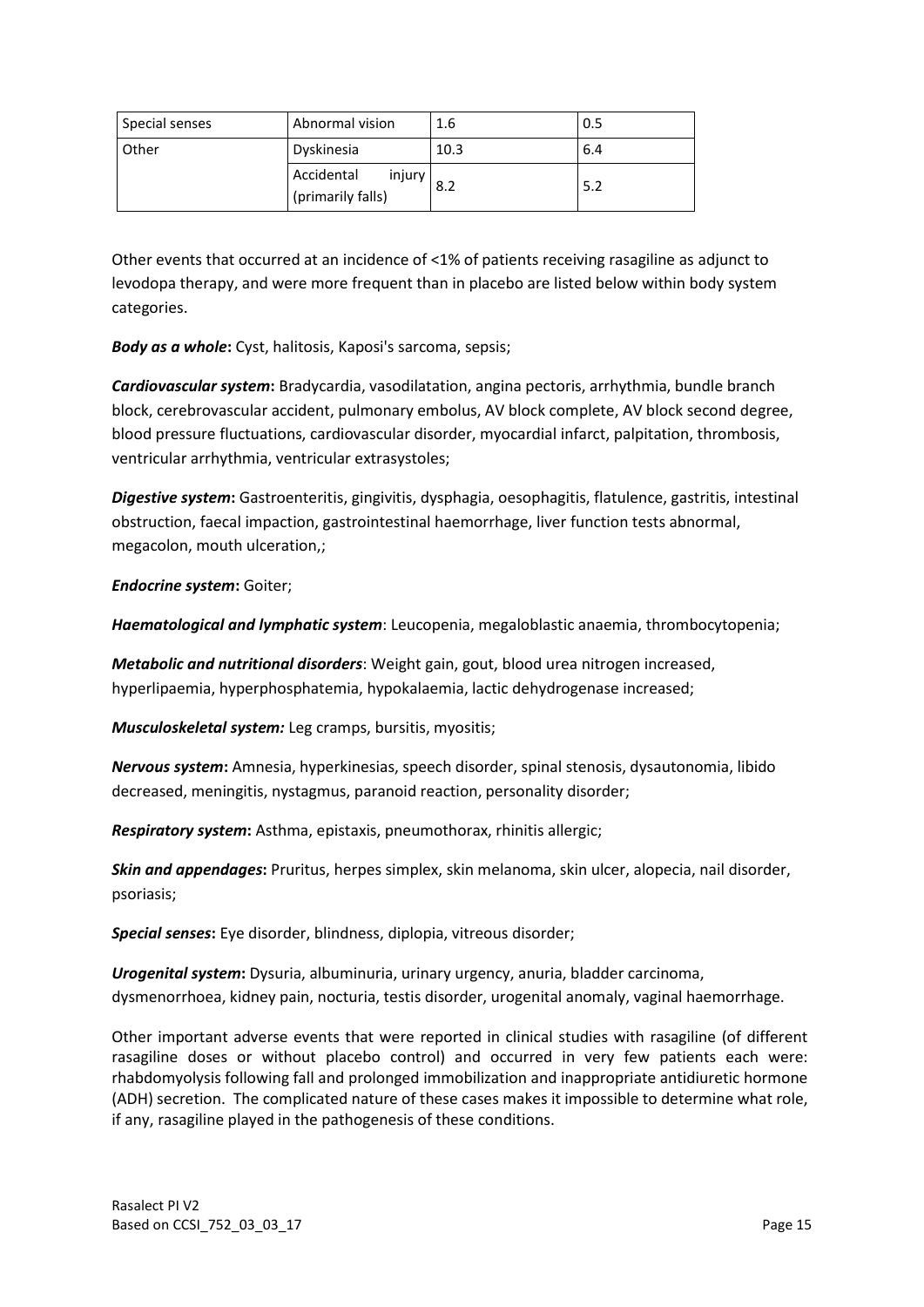#### *Post-Marketing Data*

In the post-marketing period, cases of elevated blood pressure, including very rare cases of hypertensive crisis associated with ingestion of unknown amounts of tyramine-rich foods, have been reported in patients taking rasagiline.

With MAO inhibitors, there have been reports of drug interactions with the concomitant use of sympathomimetic medicinal products. In post marketing period, there was one case of elevated blood pressure in a patient using the ophthalmic vasoconstrictor tetrahydrozoline hydrochloride while taking rasagiline.

#### **Impulse control disorders**

Pathological gambling, increased libido, hypersexuality, compulsive spending or buying, binge eating and compulsive eating can occur in patients treated with dopamine agonists and/or other dopaminergic treatments. A similar pattern of impulse control disorders has been reported postmarketing with rasagiline, which also included compulsions, obsessive thoughts and impulsive behaviour (**see Section 4.4**).

#### **Excessive daytime sleepiness (EDS) and sudden sleep onset (SOS) episodes**

Excessive daily sleepiness (hypersomnia, lethargy, sedation, sleep attacks, somnolence, and sudden onset of sleep) can occur in patients treated with dopamine agonists and/or other dopaminergic treatments. A similar pattern of excessive daily sleepiness has been reported post-marketing with rasagiline.

Cases of patients, treated with rasagiline and other dopaminergic medications, falling asleep while engaged in activities of daily living have been reported. Although many of these patients reported somnolence while on rasagiline with other dopaminergic medications, some perceived that they had no warning signs, such as excessive drowsiness, and believed that they were alert immediately prior to the event. Some of these events have been reported several months after initiation of treatment.

## **4.9 OVERDOSE**

Symptoms reported following overdose of 3-100mg rasagiline included dysphoria, hypomania, hypertensive crisis and serotonin syndrome. Rasagiline was well tolerated in a single-dose study in healthy volunteers receiving 20 mg/day and in a ten-day study in healthy volunteers receiving 10 mg/day. Adverse events were mild or moderate and not related to rasagiline treatment. In a dose escalation study in patients on chronic levodopa therapy treated with 10 mg/day of rasagiline, there were reports of cardiovascular side effects (including hypertension and postural hypotension), which resolved following treatment discontinuation. Theoretically, overdose can cause significant inhibition of both MAO-A and MAO-B. Symptoms of overdosage, although not observed with rasagiline during clinical development, may resemble those observed with non-selective MAO inhibitors (MAOIs).

Although no cases of overdose have been observed with rasagiline during the clinical development program, the following description of presenting symptoms and clinical course is based upon overdose descriptions of non-selective MAO inhibitors. Characteristically, signs and symptoms of non-selective MAOI overdose may not appear immediately. Delays of up to 12 hours between ingestion of drug and the appearance of signs may occur. Importantly, the peak intensity of the syndrome may not be reached for upwards of a day following the overdose. Death has been reported following overdosage. Therefore, immediate hospitalization, with continuous patient observation and monitoring for a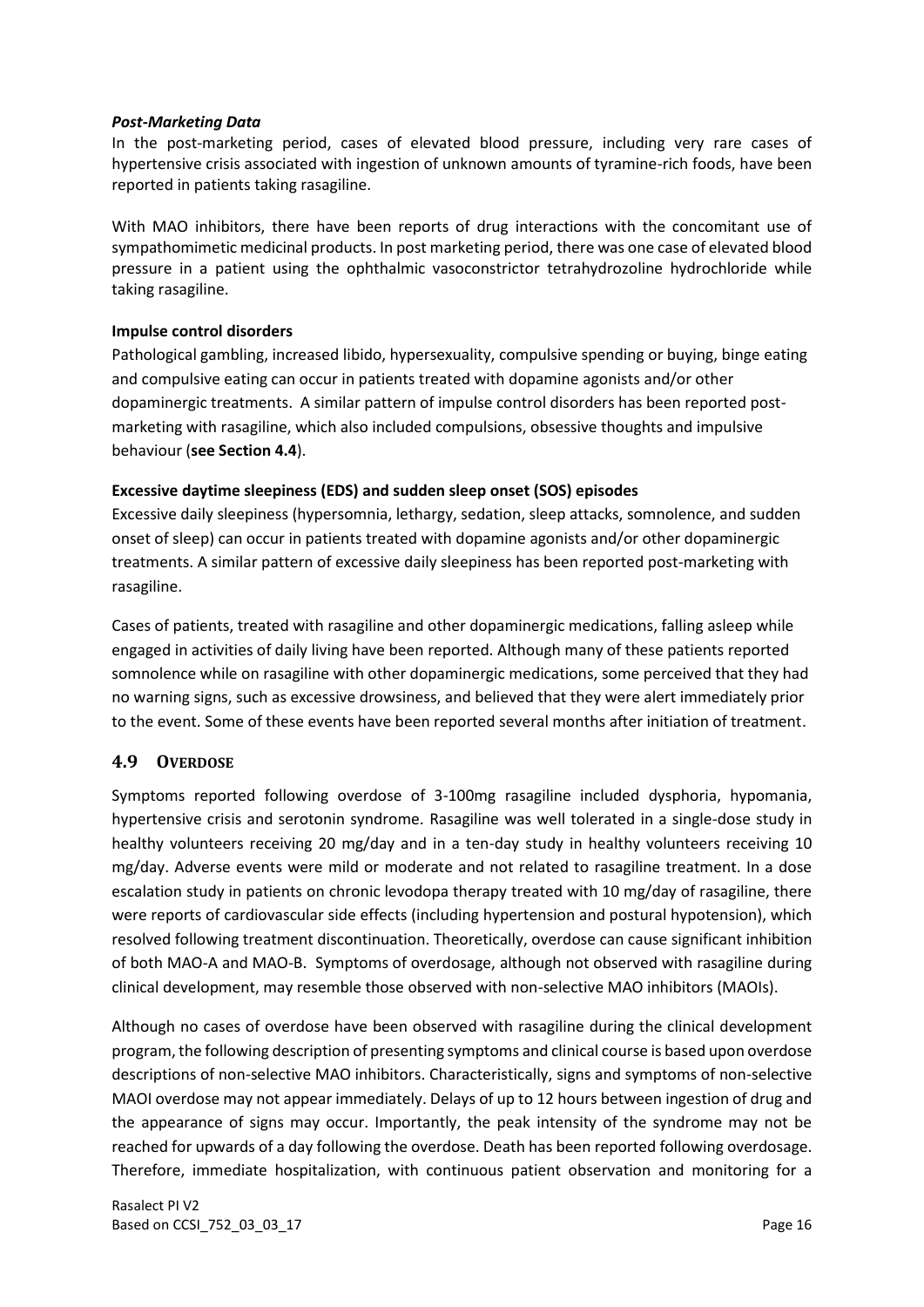period of at least two days following the ingestion of such drugs in overdose, is strongly recommended.

There is no specific antidote. In case of overdose, patients should be monitored and the appropriate symptomatic and supportive therapy instituted.

For information on the management of overdose, contact the Poisons Information Centre on 13 11 26 (Australia).

# **5 PHARMACOLOGICAL PROPERTIES**

## **5.1 PHARMACODYNAMIC PROPERTIES**

## **Mechanism of action**

In *ex vivo* animal studies in brain, liver and intestinal tissues rasagiline was shown to be a potent, irreversible monoamine oxidase type B (MAO-B) selective inhibitor. In clinical studies rasagiline at the recommended therapeutic dose was also shown to be a potent and irreversible inhibitor of MAO B in platelets.

Because of rasagiline's selectivity for MAO-B as compared to MAO-A at the recommended clinical dose it will induce significant inhibition of MAO-B only. Aminoindan, a major metabolite, is not a MAO-B inhibitor, but may contribute to rasagiline's effect in experimental models.

The precise mechanisms of action of rasagiline are unknown. One mechanism is believed to be related to its MAO-B inhibitory activity, which causes an increase in extracellular levels of dopamine in the striatum. The elevated dopamine level and subsequent increased dopaminergic activity are likely to mediate rasagiline's beneficial effects seen in models of dopaminergic motor dysfunction.

It has been shown that, *in vivo* within the human body, there is no bioconversion of rasagiline mesilate (R enantiomer) to its S enantiomer (as determined in plasma samples for healthy volunteers dosed with rasagiline).

## **Clinical Trials**

The efficacy of rasagiline was established in four randomized, placebo-controlled trials. In one of these trials rasagiline was given as initial monotherapy treatment , in one trial as adjuvant therapy to dopamine agonists and in the other two trials as adjunct therapy to levodopa.

#### *Monotherapy*

In the monotherapy trial (TEMPO), 404 patients were randomly assigned to receive placebo (138 patients), rasagiline 1mg/day (134 patients) or rasagiline 2 mg/day (132 patients) and were treated for 26 weeks. The average duration of Parkinson's disease in patients in this trial was 1 year (range 0- 11years). Patients were not allowed to take levodopa, dopamine agonists, selegiline, amantadine, but if necessary, could take stable doses of anticholinergic medication. The primary analysis was in the intention-to-treat (ITT) population.

Rasalect PI V2 Based on CCSI\_752\_03\_03\_17 **Page 17** In this study, the [primary](javascript:defwindow() measure of efficacy was the change from baseline in the total score of the Unified Parkinson's Disease Rating Scale [UPDRS, Parts I-III: mentation (Part I) + activities of daily living (ADL) (Part II) + motor function (Part III)]. The UPDRS is a multi-item rating [scale](javascript:defwindow() that measures the ability of a patient to perform mental and motor tasks as well as activities of daily living. A reduction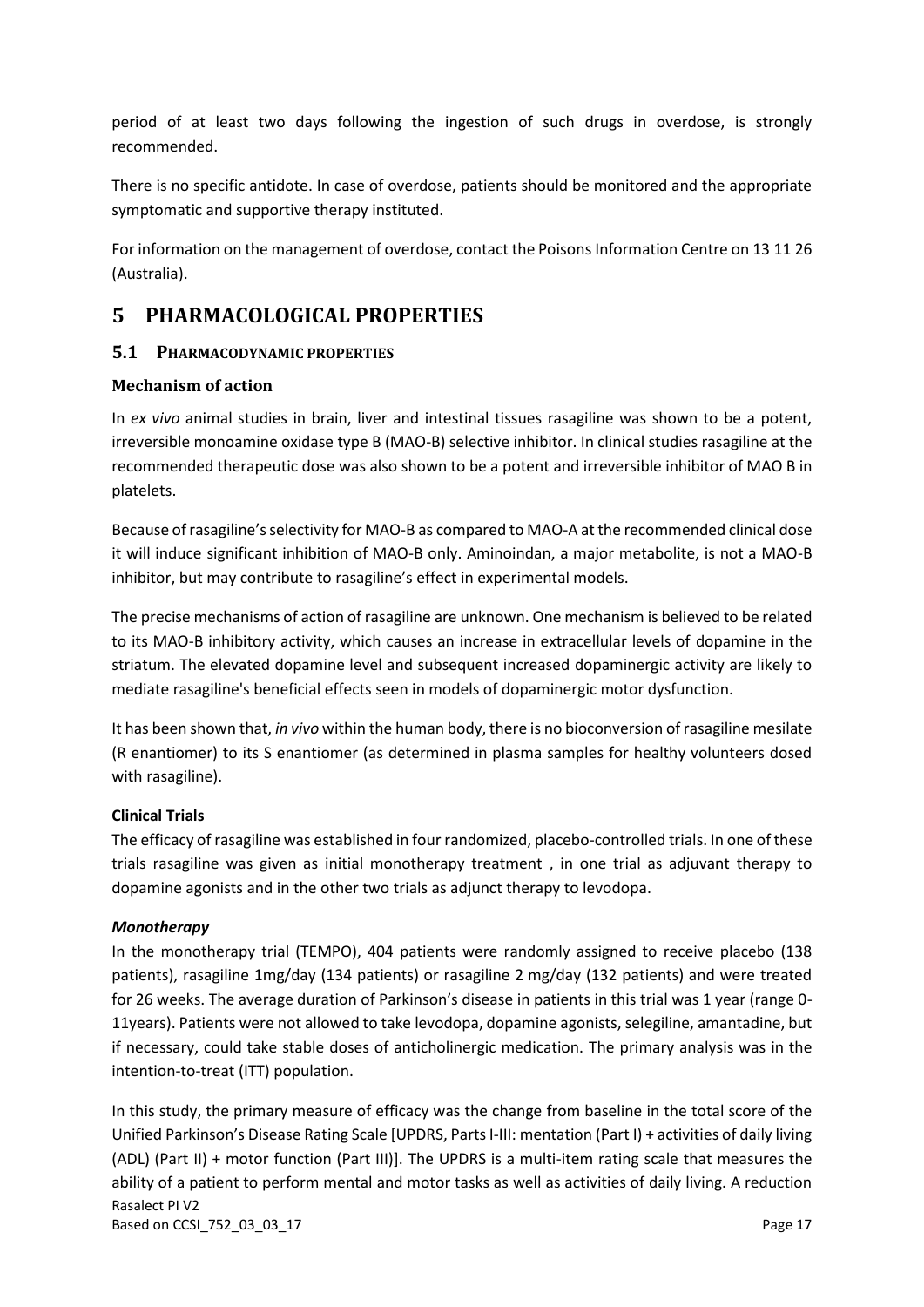in the score represents improvement and a beneficial change from baseline appears as a negative number.

In the primary measure of efficacy the difference between the mean change from baseline to week 26/termination (LOCF) was statistically significant for rasagiline 1 mg compared to placebo (-4.2, 95% CI [-5.7, -2.7]; p<0.0001) and for rasagiline 2 mg compared to placebo (-3.6, 95% CI [-5.0, -2.1]; p<0.0001). The efficacy of rasagiline 1 mg and 2 mg was comparable.

Table 4 displays the results of the trial.

| Primary Measure of Efficacy: Change in total UPDRS score |                |                                                    |                 |                        |  |
|----------------------------------------------------------|----------------|----------------------------------------------------|-----------------|------------------------|--|
|                                                          | Baseline score | baseline<br>Change<br>from<br>to termination score | 95% [CI]        | p-value vs.<br>placebo |  |
| Placebo                                                  | 24.5           | 4.07                                               | [3.04, 5.10]    |                        |  |
| $1.0$ mg/day                                             | 24.7           | $-0.13$                                            | $[-1.16, 0.91]$ | < 0.0001               |  |
| $2.0$ mg/day                                             | 25.9           | 0.51                                               | $[-0.55, 1.57]$ | < 0.0001               |  |

|  | Table 4. Parkinson's disease Patients receiving rasagiline as monotherapy (TEMPO) |  |
|--|-----------------------------------------------------------------------------------|--|
|--|-----------------------------------------------------------------------------------|--|

## *Adjunctive Use of Rasagiline With Dopamine Agonists*

The trial that investigated rasagiline 1 mg as adjunctive therapy to dopamine agonists was a doubleblind, randomized, placebo-controlled, parallel group, 18-week study (ANDANTE). Patients were on a stable dose of dopamine agonist (pramipexole ≥1mg/day or ropinirole ≥6mg/day) therapy for ≥ 30 days and were either unable to receive an optimal therapeutic dose of dopamine agonist due to intolerable side effects or required an additional therapeutic agent because their previously optimal dose of dopamine agonist was no longer sufficient to control Parkinson's Disease symptoms.

In this trial, 321 patients were randomly assigned to receive placebo (162 patients) or rasagiline 1 mg/day (159 patients) and had a post-baseline assessment. The average Parkinson's disease duration was approximately 2 years (range 0.1 to 14.5 years).

The primary measure of effectiveness was the change from baseline to week 18 in the total score of the Unified Parkinson's Disease Rating Scale (UPDRS) [mentation (Part I) + activities of daily living (ADL) (Part II) + motor function (Part III)]. Rasagiline 1 mg had a significant beneficial effect relative to placebo on the primary measure of effectiveness in patients receiving stable dopamine agonist therapy (see Table 5).

| Table 5: Parkinson's Disease Patients Receiving rasagiline as Adjunct to Stable Dopamine Agonist |  |
|--------------------------------------------------------------------------------------------------|--|
| Therapy                                                                                          |  |

| Primary Measure of Effectiveness: Change in total UPDRS score |                       |                                              |                     |  |
|---------------------------------------------------------------|-----------------------|----------------------------------------------|---------------------|--|
|                                                               | <b>Baseline Score</b> | Change from baseline<br>to termination score | p-value vs. placebo |  |
| Placebo                                                       | 29.8                  | $-1.2$                                       |                     |  |
| Rasagaline<br>1.0 mg/day                                      | 32.1                  | $-3.6$                                       | 0.012               |  |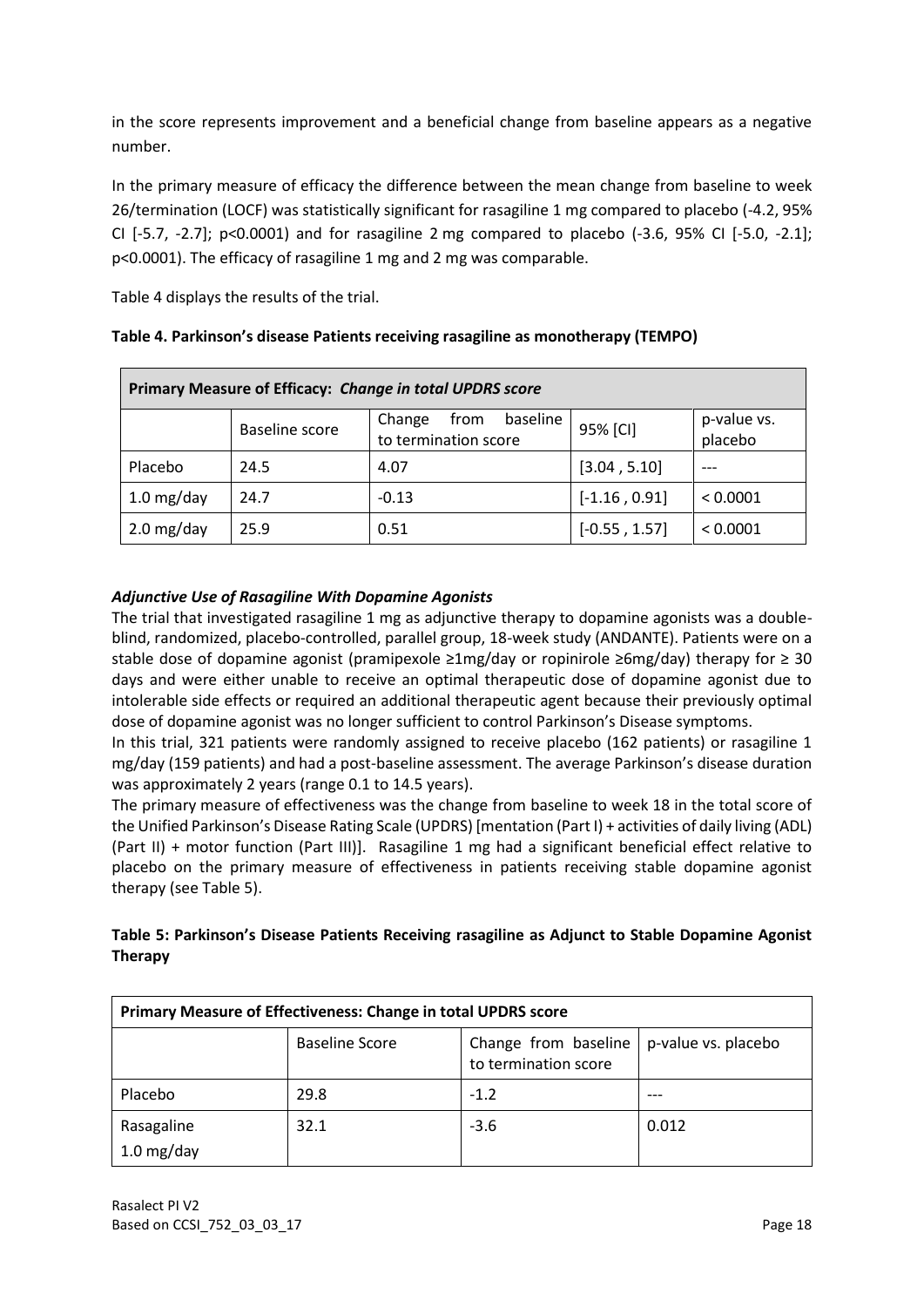#### *Adjunct Use of Rasagiline With Levodopa*

Patients had Parkinson's disease for an average of 9 years (range 5 months to 33 years) in both studies, had been taking levodopa for an average of 8 years (range 5 months to 32 years), and had been experiencing motor fluctuations for approximately 3 to 4 years (range 1 month to 23 years). Patients were also allowed to take stable doses of additional anti-PD medications at entry into the trials. In both trials, approximately 65% of patients were on dopamine agonists and in the North American study approximately 35% were on entacapone. The primary analysis was in the intention to treat (ITT) population.

In both trials the primary measure of efficacy was the change from baseline to the end of the treatment period in the mean number of hours that were spent in the "OFF" state during the day (determined from "24-hour" home diaries completed for 3 days prior to each of the assessment visits). The secondary measures of efficacy included global assessments of improvement by the examiner, ADL subscale scores when OFF and UPDRS motor while ON.

In the first trial (LARGO), patients were randomly assigned to receive placebo (229 patients), or rasagiline 1 mg/day (231 patients) or the COMT inhibitor, entacapone, 200 mg taken along with scheduled doses of levodopa/decarboxylase inhibitor (227 patients), and were treated for 18 weeks. Patients averaged approximately 5.6 hours daily in the "OFF" state at baseline as confirmed by home diaries and were taking 3 to 10 daily doses of levodopa/decarboxylase inhibitor. In the analysis of the measures of efficacy there was no direct comparison between rasagiline and entacapone; rasagiline 1mg/day and entacapone with each levodopa dose were each separately compared to placebo. The comparison between entacapone and placebo serves for validation and exploratory purposes.

In the second trial (PRESTO), patients were randomly assigned to receive placebo (159 patients), rasagiline 0.5 mg/day (164 patients) or rasagiline 1 mg/day (149 patients), and were treated for 26 weeks. Patients averaged approximately 6 hours daily in the "OFF" state at baseline, as confirmed by home diaries.

In LARGO, the mean difference in the number of hours spent in the "OFF" state compared to placebo was -0.78h, 95% CI [-1.18, -0.39h], p=0.0001. The mean total daily decrease in the OFF time was similar in the entacapone group (-0.80h,  $95\%$  CI [-1.20, -0.41], p<0.0001) to that observed in the rasagiline 1 mg group. In PRESTO, the mean difference compared to placebo was -0.94h, 95% CI [-1.36, -0.51], p<0.0001. There was also a statistically significant improvement over placebo with the rasagiline 0.5 mg group, yet the magnitude of improvement was lower.

The observed decrease in total daily OFF time were accounted for by an increase in total daily ON time (adjusted mean difference 0.86 h, 95% CI [0.47, 1.26] for rasagiline 1 mg vs. placebo in the first trial, 1.02h 95% CI [0.59, 1.46] in the second trial). This was predominantly found to be for "good" ON ("ON1") time, with a similar magnitude of improvement between studies (0.81h, 95% CI [0.36, 1.27] for LARGO, 0.78h, 95% CI [0.26, 1.31] for PRESTO). In LARGO, there was almost no change in the amount of "troublesome" ON ("ON2") compared with baseline (adjusted mean difference vs. placebo 0.09h, 95% CI [-0.28, 0.46], p=0.6209). In PRESTO, "ON2" time increased slightly but significantly for rasagiline 1 mg (adjusted mean difference vs. placebo 0.37 h [95% CI 0.00, 0.74] p= 0.0479), though was almost unchanged for rasagiline 0.5 mg. In these studies the change in levodopa dose was allowed only in the first six weeks of treatment.

Tables 6 and 7 below display the results of the two studies: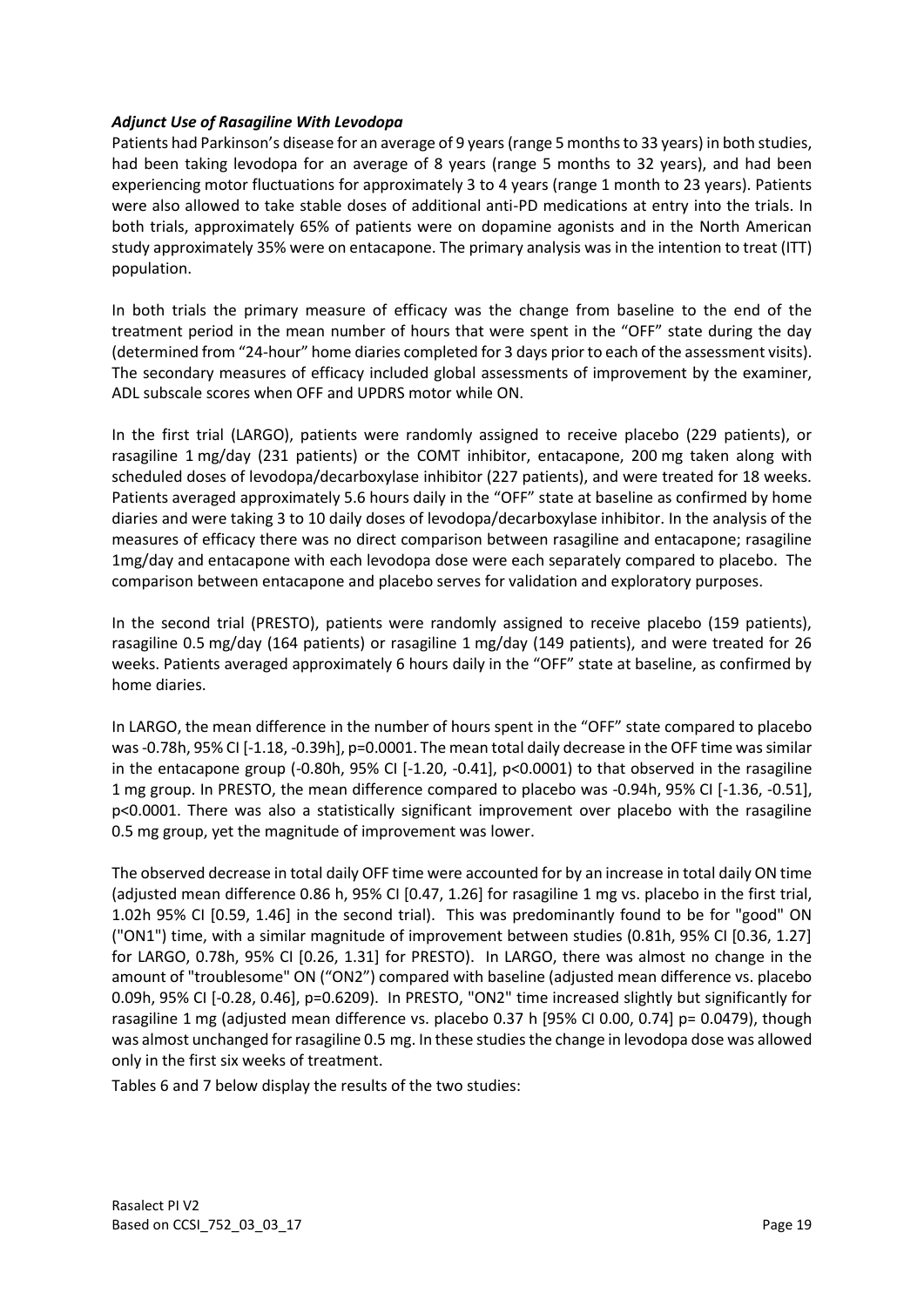| Primary Measure of Efficacy: Change in mean total daily "OFF" time       |                            |                                                           |                  |                          |
|--------------------------------------------------------------------------|----------------------------|-----------------------------------------------------------|------------------|--------------------------|
|                                                                          | <b>Baseline</b><br>(hours) | from<br>baseline<br>Change<br>to treatment period (hours) | 95% [CI]         | p-value vs.<br>placebo   |
| Placebo                                                                  | 5.54                       | $-0.40$                                                   | $[-0.69, -0.10]$ | $\overline{\phantom{a}}$ |
| $1.0$ mg/day                                                             | 5.58                       | $-1.18$                                                   | $[-1.47, -0.88]$ | 0.0001                   |
| Entacapone,<br>200 mg/LD dose                                            | 5.58                       | $-1.20$                                                   | $[-1.49, -0.90]$ | < 0.0001                 |
| <b>Secondary Measures of Efficacy</b>                                    |                            |                                                           |                  |                          |
|                                                                          | <b>Baseline</b>            | Change from baseline to<br>termination score              | 95% [CI]         | p-value vs.<br>placebo   |
| Global Improvement score, rated by the Examiner                          |                            |                                                           |                  |                          |
| Placebo                                                                  | $---$                      | $-0.37$                                                   | $[-0.51, -0.23]$ | $---$                    |
| $1.0$ mg/day                                                             | $---$                      | $-0.86$                                                   | $[-1.00, -0.72]$ | < 0.0001                 |
| Entacapone,<br>200 mg/LD dose                                            | $---$                      | $-0.72$                                                   | $[-0.86, -0.59]$ | 0.0002                   |
| <b>UPDRS ADL (Activities of Daily Living) subscale score while "OFF"</b> |                            |                                                           |                  |                          |
| Placebo                                                                  | 18.8                       | $-0.63$                                                   | $[-1.22, -0.05]$ | $---$                    |
| $1.0$ mg/day                                                             | 18.9                       | $-2.34$                                                   | $[-2.92, -1.76]$ | < 0.0001                 |
| Entacapone,<br>200 mg/LD dose                                            | 19.0                       | $-2.01$                                                   | $[-2.59, -1.44]$ | 0.0006                   |
| <b>UPDRS Motor subscale score while "ON"</b>                             |                            |                                                           |                  |                          |
| Placebo                                                                  | 23.7                       | $-0.48$                                                   | $[-1.48, 0.53]$  | $---$                    |
| $1.0$ mg/day                                                             | 23.7                       | $-3.41$                                                   | $[-4.41, -2.42]$ | < 0.0001                 |
| Entacapone,<br>200 mg/LD dose                                            | 23.0                       | $-3.21$                                                   | $[-4.20, -2.21]$ | < 0.0001                 |

## **Table 6 Parkinson's disease Patients Receiving rasagiline as Adjunct Therapy to Levodopa (LARGO)<sup>1</sup>**

**1 the results for each group are relative to placebo; there is no direct comparison between rasagiline and entacapone**

### **Table 7 Parkinson's Disease Patients Receiving rasagiline as Adjunct to Levodopa Therapy (PRESTO)**

| Primary Measure of Efficacy: Change in mean total daily "OFF" time |                  |                                                        |                  |                           |  |
|--------------------------------------------------------------------|------------------|--------------------------------------------------------|------------------|---------------------------|--|
|                                                                    | Baseline (hours) | from baseline to<br>Change<br>treatment period (hours) | [CI]             | p-value<br>VS.<br>placebo |  |
| Placebo                                                            | 6.0              | $-0.91$                                                | $[-1.22, -0.60]$ | $---$                     |  |
| $0.5 \text{ mg/day}$                                               | 6.0              | $-1.41$                                                | $[-1.70, -1.11]$ | 0.0199                    |  |
| $1.0$ mg/day                                                       | 6.3              | $-1.85$                                                | $[-2.16, -1.53]$ | < 0.0001                  |  |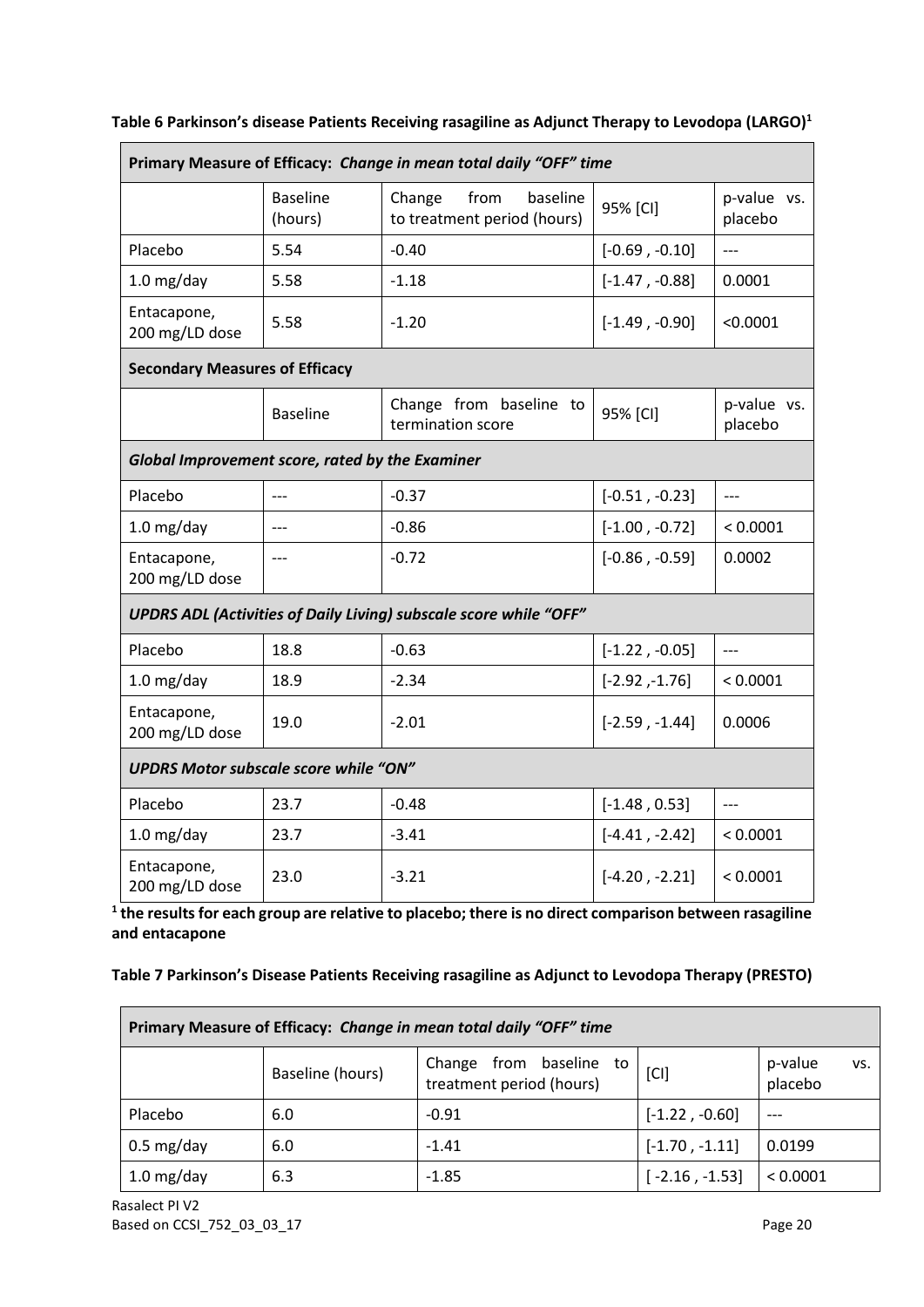| <b>Secondary Measures of Efficacy</b>                                    |                  |                                              |                  |                           |  |
|--------------------------------------------------------------------------|------------------|----------------------------------------------|------------------|---------------------------|--|
|                                                                          | Baseline (score) | Change from baseline to<br>termination score | [CI]             | p-value<br>VS.<br>placebo |  |
| Global Improvement score, rated by the Examiner                          |                  |                                              |                  |                           |  |
| Placebo                                                                  | ---              | $-0.02$                                      | $[-0.21, 0.16]$  | ---                       |  |
| $0.5 \text{ mg/day}$                                                     |                  | $-0.41$                                      | $[-0.59, -0.22]$ | 0.0027                    |  |
| $1.0$ mg/day                                                             |                  | $-0.70$                                      | $[-0.89, -0.51]$ | < 0.0001                  |  |
| <b>UPDRS ADL (Activities of Daily Living) subscale score while "OFF"</b> |                  |                                              |                  |                           |  |
| Placebo                                                                  | 15.5             | 0.78                                         | [0.13, 1.43]     | $---$                     |  |
| $0.5 \text{ mg/day}$                                                     | 15.7             | $-0.42$                                      | $[-1.06, 0.21]$  | 0.0075                    |  |
| $1.0$ mg/day                                                             | 15.6             | $-0.56$                                      | $[-1.22, 0.11]$  | 0.0040                    |  |
| <b>UPDRS Motor subscale score while "ON"</b>                             |                  |                                              |                  |                           |  |
| Placebo                                                                  | 20.8             | 1.89                                         | [0.68, 3.10]     | $---$                     |  |
| $0.5 \text{ mg/day}$                                                     | 21.4             | $-1.02$                                      | $[-2.18, 0.14]$  | 0.0007                    |  |
| $1.0$ mg/day                                                             | 21.0             | $-0.98$                                      | $[-2.19, 0.23]$  | 0.0011                    |  |

## **5.2 PHARMACOKINETIC PROPERTIES**

#### **Absorption**

Rasagiline is rapidly absorbed, reaching peak plasma concentration (Cmax) in approximately 0.5 hours. The absolute bioavailability of rasagiline after a single oral dose is about 36%. First pass metabolism is responsible for the incomplete bioavailability.

Food does not affect the Tmax of rasagiline, although Cmax and exposure (AUC) are decreased by approximately 60% and 20%, respectively, when the drug is taken with a high fat meal. Because AUC is not significantly affected, rasagiline can be administered with or without food.

#### **Distribution**

The mean volume of distribution following a single i.v. dose is 243 L indicating that there is significant tissue uptake of rasagiline. In vitro plasma protein binding ranges from 88-94% with mean extent of binding of 61-63% to human albumin over the concentration range of 1-100 ng/ml.

#### **Metabolism**

Rasagiline undergoes almost complete biotransformation in the liver prior to excretion. The metabolism of rasagiline proceeds through two main pathways: N-dealkylation and/or hydroxylation to yield: 1-aminoindan, 3-hydroxy-N-propargyl-1-aminoindan and 3 hydroxy-1-aminoindan. In vitro experiments indicate that both routes of rasagiline metabolism are dependent on cytochrome P450 (CYP) system, with CYP 1A2 being the major isoenzyme involved in rasagiline metabolism. Conjugation of rasagiline and its metabolites was also found to be a major elimination pathway to yield glucuronides.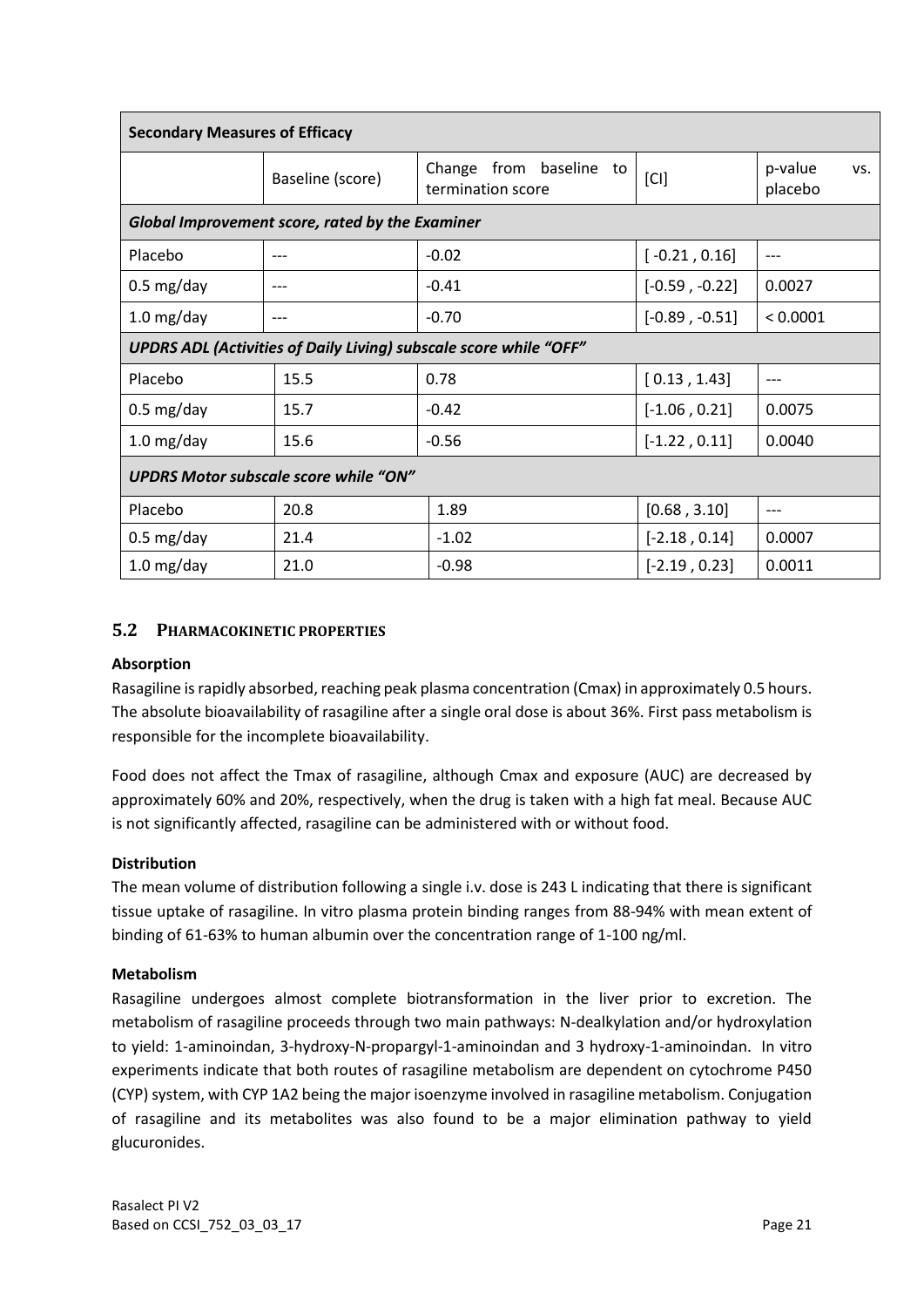## **Excretion**

After oral administration of 14C-labelled rasagiline, elimination of radioactive material occurred primarily via urine (62.6 %) and secondarily via faeces (21.8 %), with a total recovery of 84.4 % of the dose over a period of 38 days. Less than 1 % of rasagiline is excreted as unchanged drug in urine.

#### **Linearity/non-linearity**

Rasagiline pharmacokinetics are linear for Cmax but show a more than proportional increase in AUC for the 1-2 mg dose range. Its terminal half-life is 0.6-2 hours for the 1 mg dose and longer for higher doses, but there is no correlation with its pharmacological effect due to irreversible inhibition of MAO-B.

### **Elderly patients**

Population pharmacokinetics analysis in early PD patients on rasagiline monotherapy (n=352) indicates that a decrease in oral clearance is associated with increasing age (e.g. a 30 % decrease in clearance as age increases from 32 to 79 years). Specific studies with elderly subjects have shown that there is no effect of age on rasagiline's pharmacokinetics either as monotherapy or as adjunct to levodopa. Rasagiline was well-tolerated in elderly PD patients in both monotherapy and adjunct therapy and no dosage adjustments are required for the elderly.

### **Children and adolescents (<18 years)**

Rasagiline has not been investigated in patients below 18 years of age.

#### **Gender**

The pharmacokinetic profile of rasagiline is similar in men and women.

#### **Patients with hepatic impairment**

Following repeat dose administration (7 days) of rasagiline (1mg/day) in subjects with mild hepatic impairment (Child-Pugh score 5-6), AUC and Cmax were increased by 2 fold and 1.4 fold, respectively, compared to healthy subjects. In subjects with moderate hepatic impairment (Child-Pugh score 7-9), AUC and Cmax were increased by 7 fold and 2 fold, respectively, compared to healthy subjects (**see Section 4.3**).

#### **Patients with renal impairment**

Following repeat dose administration (7 days) of rasagiline (1mg/day) in subjects with mild renal impairment (CLcr 50-80 mL/min), slightly higher AUC was observed, while Cmax was unchanged. In subjects with moderate renal impairment (CLcr 30-49 mL/min), a lower Cmax (44 %) and AUC (17 %) compared to healthy subjects was observed. An additional study in moderately renal impaired patients demonstrated similar results. Since impaired renal function has little influence on rasagiline pharmacokinetics, it can be administered at the recommended dose to subjects with moderate renal impairment.

## **5.3 PRECLINICAL SAFETY DATA**

#### **Genotoxicity**

In the presence of metabolic activation, rasagiline was clastogenic *in vitro* in chromosomal aberration assays in human lymphocytes and in the mouse lymphoma tk assay. Rasagiline was negative in bacterial reverse mutation assays *in vitro* (in the presence and absence of metabolic activation) and *in vivo* assays (unscheduled DNA synthesis assay, mouse micronucleus assay). Rasagiline was also

Rasalect PI V2 Based on CCSI\_752\_03\_03\_17 Page 22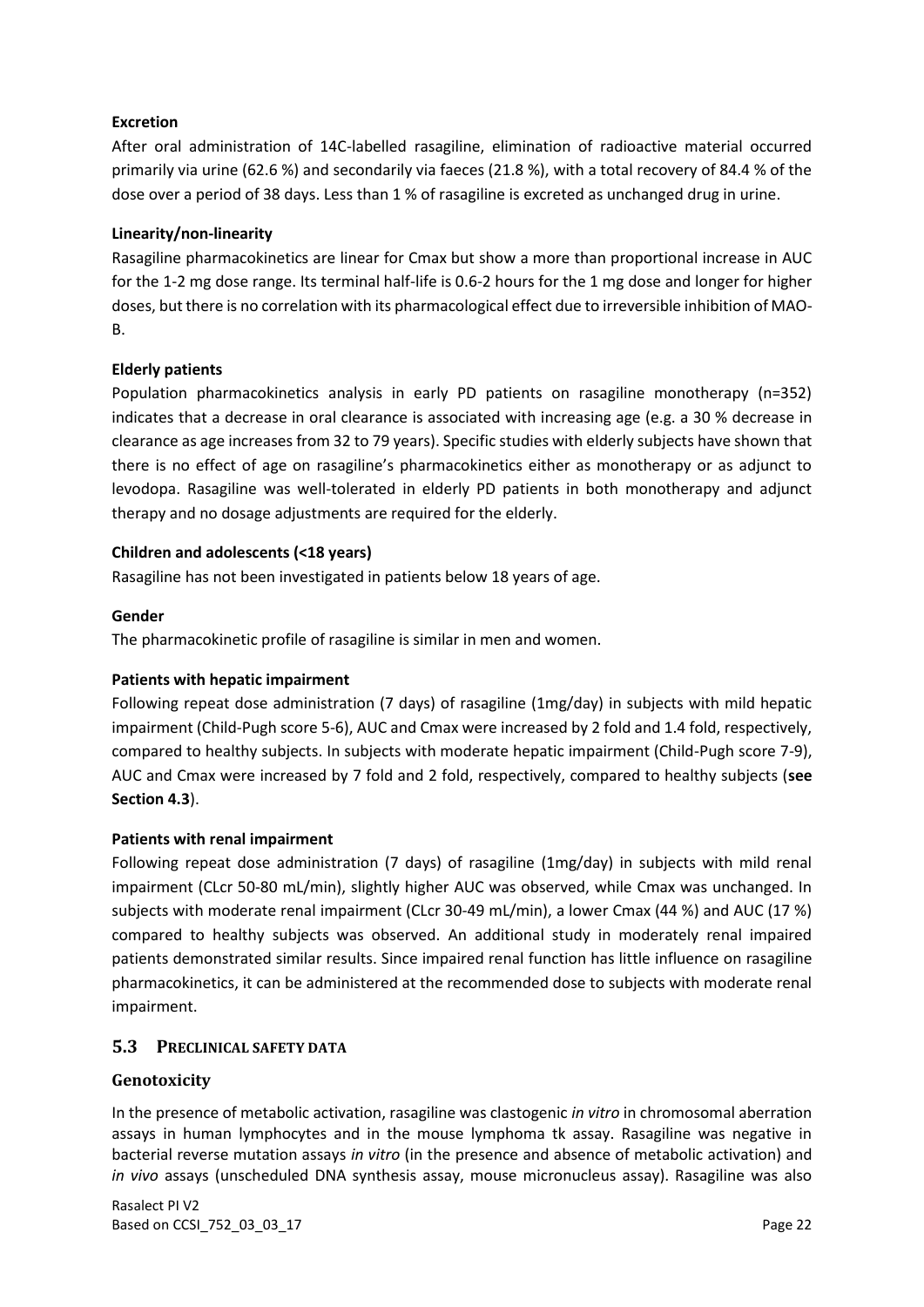negative in the *in vivo* micronucleus assay in mice when administered in combination with levodopa/carbidopa.

### **Carcinogenicity**

Two year oral carcinogenicity studies were conducted in mice at doses of 1, 15 and 45 mg/kg/day, and in rats at doses of 0.3, 1 and 3 mg/kg/day (males) or 0.5, 2, 5 and 17 mg/kg/day (females). In rats there were no increases in tumours; plasma exposures (AUC) at the highest doses were about 80 times (males) and 450 times (females) the anticipated human exposure at the maximum recommended clinical dose (1mg/day). In mice, there was an increase in lung tumours (combined adenomas/carcinomas) at 15 and 45 mg/kg/day in both sexes. Plasma exposures (AUC) at these doses were about 180 times and greater than 470 times the anticipated human exposures at the maximum recommended clinical dose (1mg/day), while exposure at the no-effect dose (1mg/kg/day) was about 5 times anticipated clinical exposure.

The carcinogenic potential of rasagiline administered in combination with levodopa/ carbidopa has not been examined.

## **6 PHARMACEUTICAL PARTICULARS**

## **6.1 LIST OF EXCIPIENTS**

Mannitol, colloidal anhydrous silica, maize starch, pregelatinised maize starch, stearic acid and purified talc.

#### **6.2 INCOMPATIBILITIES**

Incompatibilities were either not assessed or not identified as part of the registration of this medicine.

#### **6.3 SHELF LIFE**

3 Years

#### **6.4 SPECIAL PRECAUTIONS FOR STORAGE**

Store below 25ºC

#### **6.5 NATURE AND CONTENTS OF CONTAINER**

Blisters: 10, 30 tablets.

#### **6.6 SPECIAL PRECAUTIONS FOR DISPOSAL**

In Australia, any unused medicine or waste material should be disposed of by taking to your local pharmacy.

#### **6.7 PHYSICOCHEMICAL PROPERTIES**

#### **Chemical structure**

Chemical name: N-propargyl-1(R)-aminoindan mesilate

Empirical formula:  $(C_{12}H_{13}N)$ . CH<sub>4</sub>SO<sub>3</sub>

Rasalect PI V2 Based on CCSI\_752\_03\_03\_17 **Page 23**